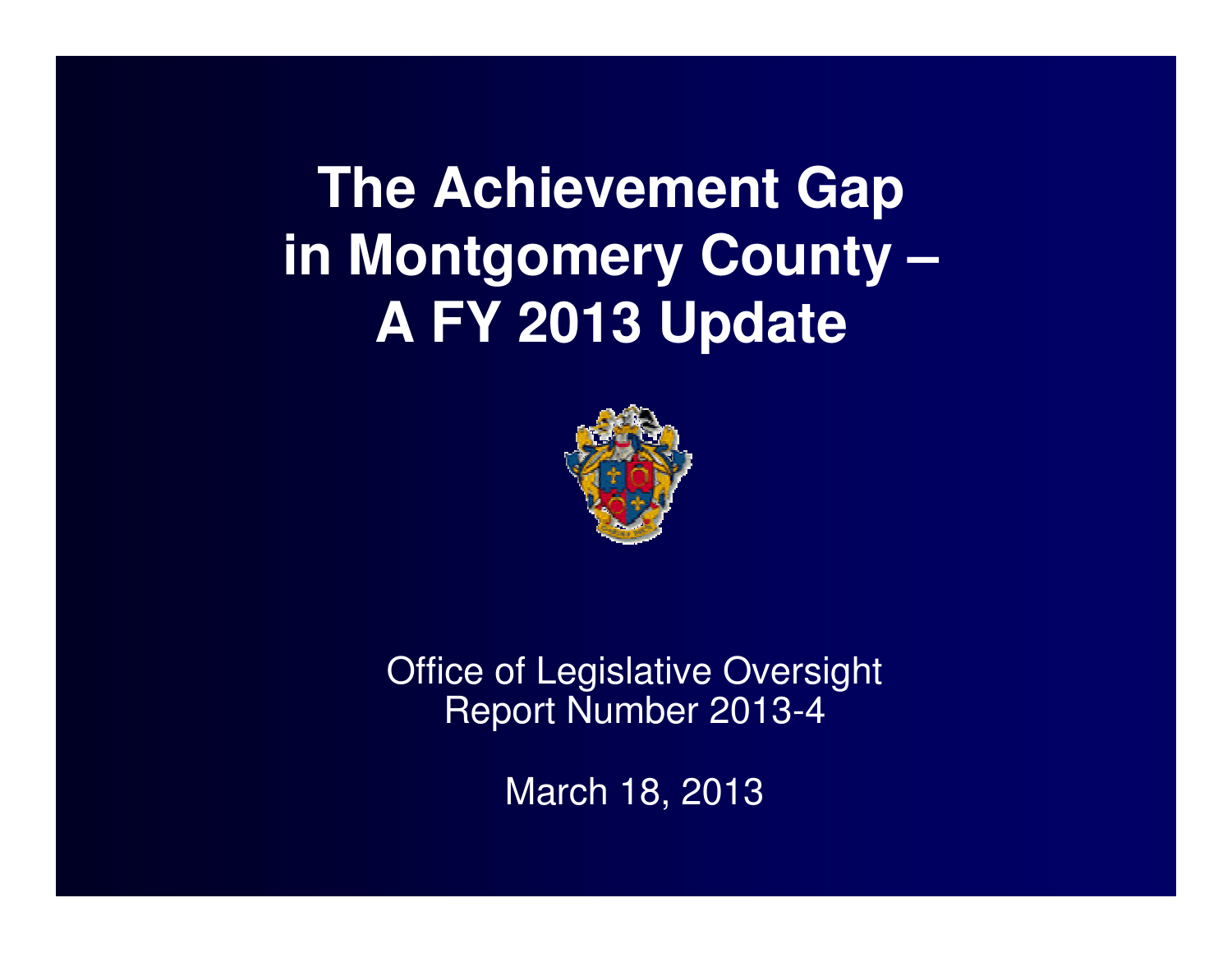## **The Assignment**

- •Update the 2008 OLO report
- • Describe the current magnitude of the gap by race, ethnicity, and service group status
- • Describe where MCPS has achieved progress in narrowing the gap
- •Review best practices
- • Describe the policy context for closing the achievement gap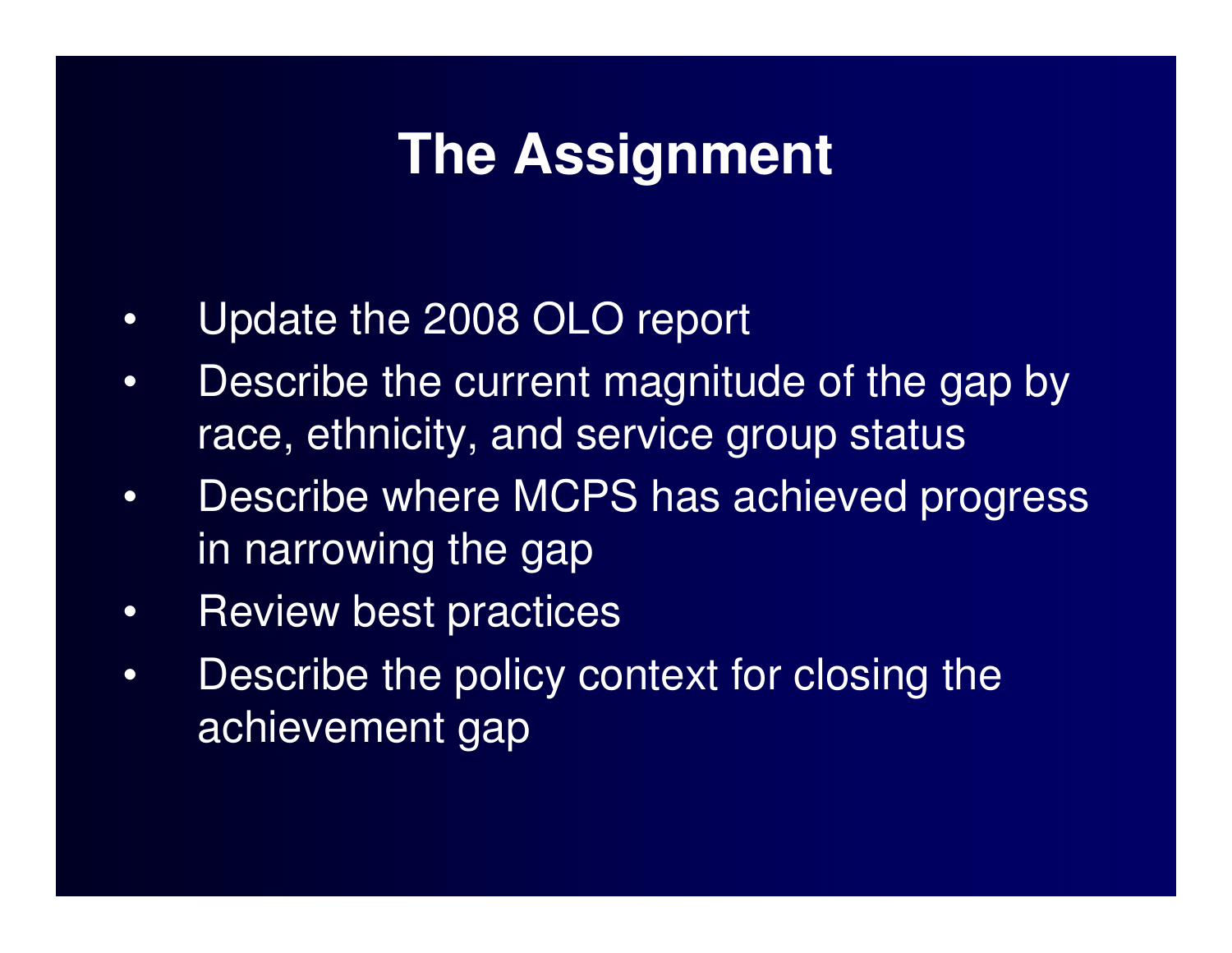## **What is the Achievement Gap?**

Disparities in achievement between high- and lowperforming student subgroups:

- By race and ethnicity (e.g. Asian/white-black gap and Asian/white-Latino gap), and
- By service group status (i.e. special education, English for speakers of other languages, or free and reduced priced meals)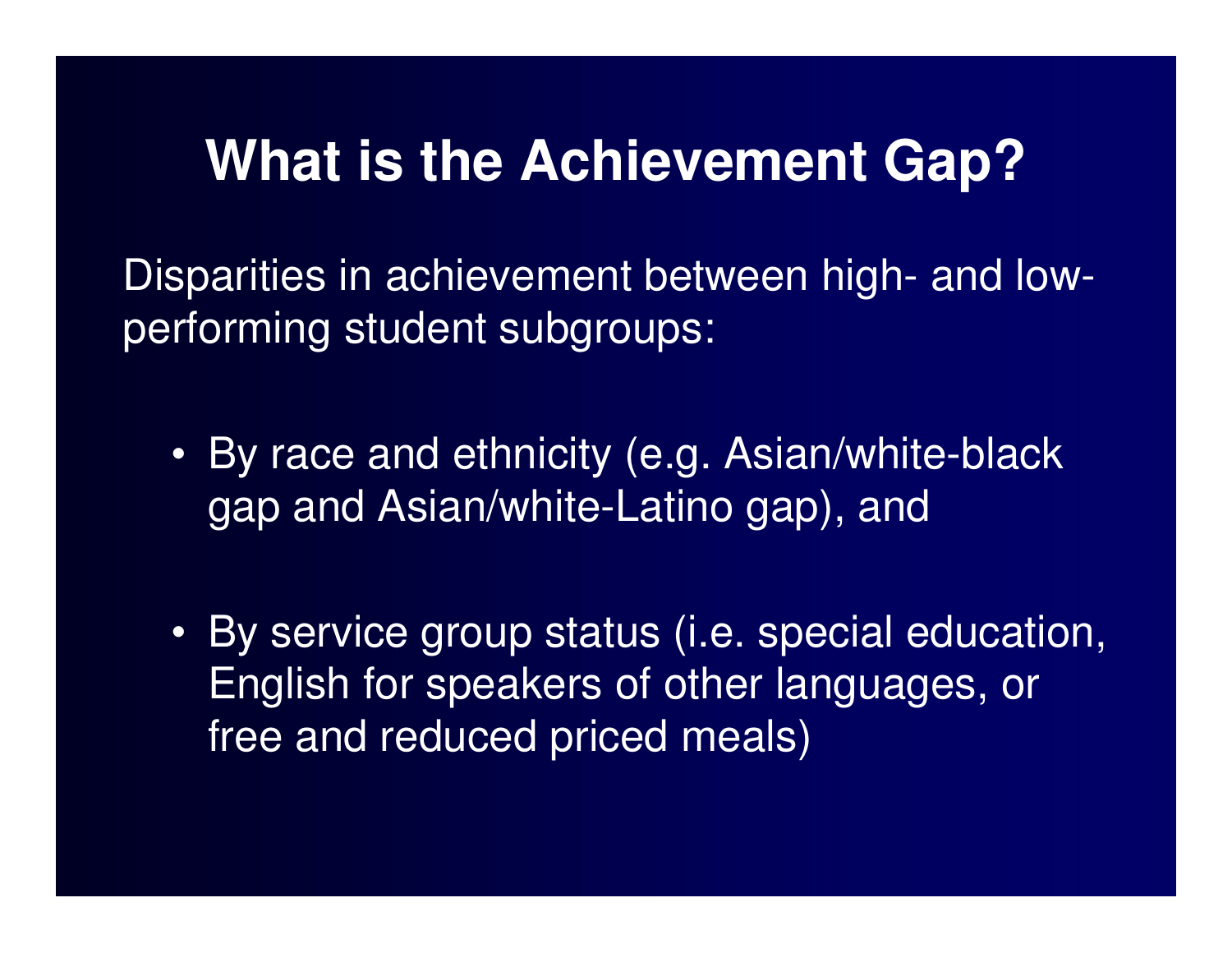## **Measures for FY 2013 Review**

OLO reviewed 11 measures of student performance across three groups:

- **Grade level measures** (e.g. MSA proficiency and graduation rates)
- **Above grade level measures** (e.g. MSA advanced scores and AP/IB performance)
- **At-risk measures** (e.g. suspensions and dropout rates)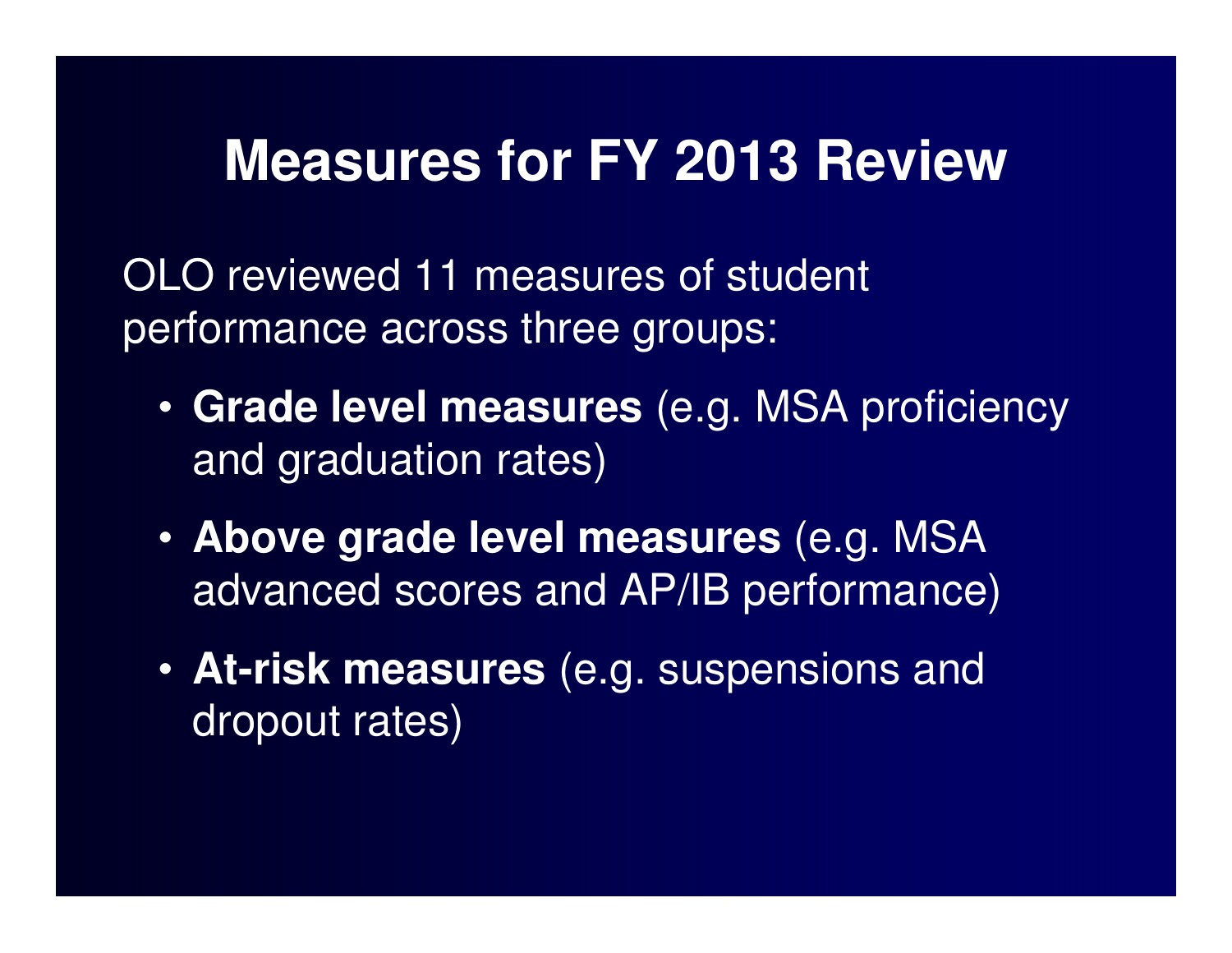**What does the Achievement Gap look like in Montgomery County?**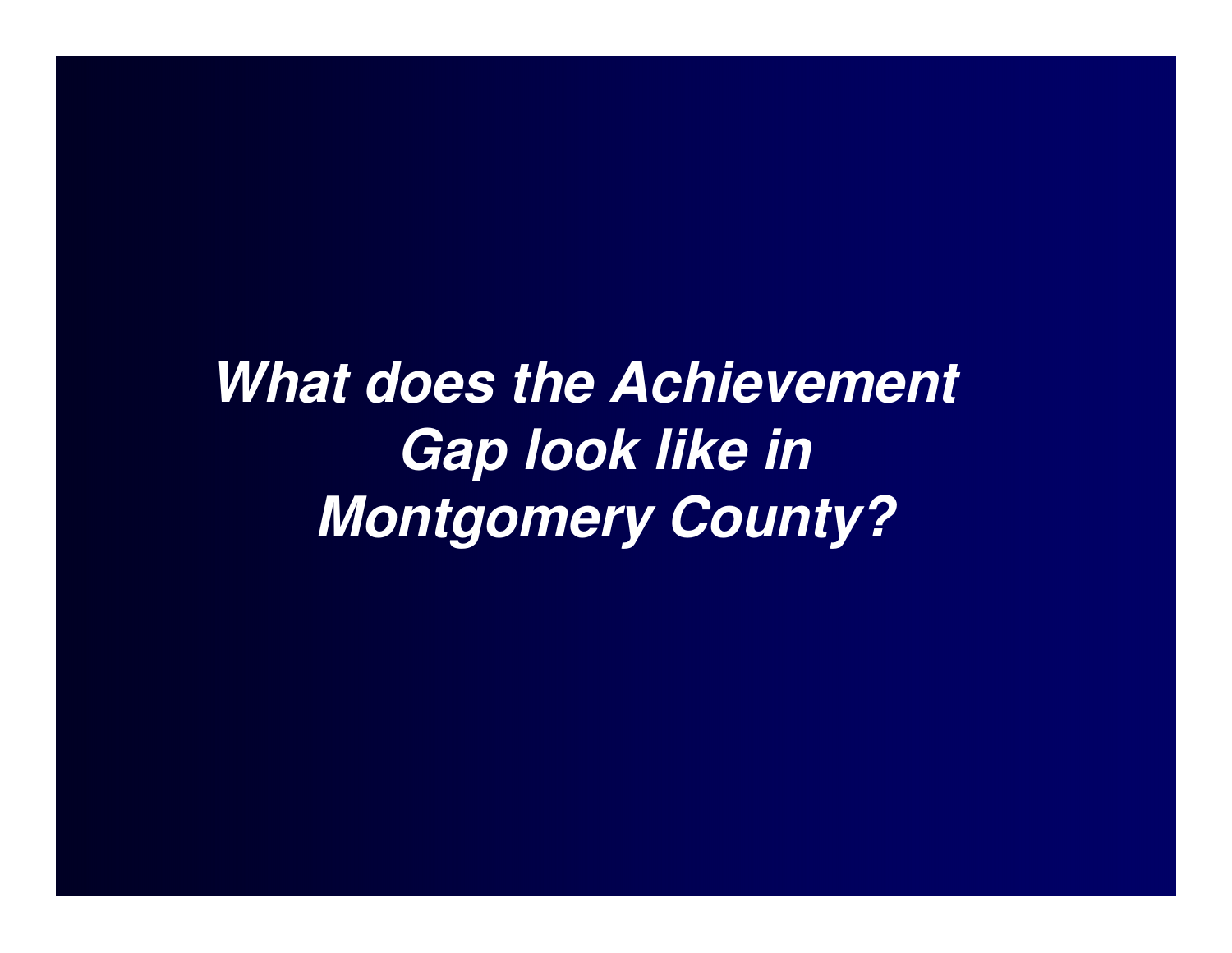## **The Achievement Gap is Narrowest among Grade Level Measures**

- •**• School Readiness**
- • **MSA Proficiency in reading and math in Grades 3, 5, and 8**
- •**Graduation Rates**
- • **Percentage of Graduates meeting USM/CTE Program Requirements**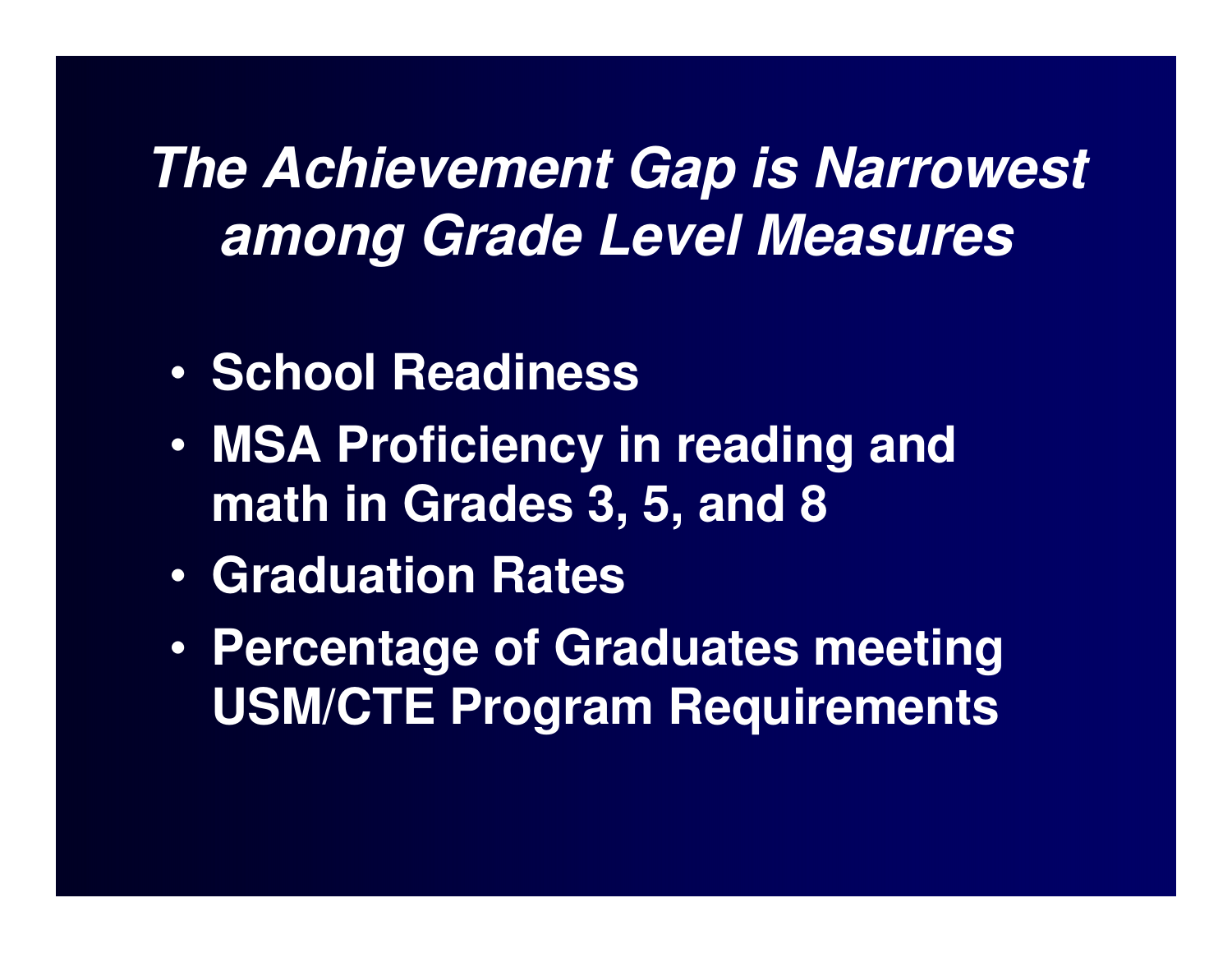### School Readiness Rates

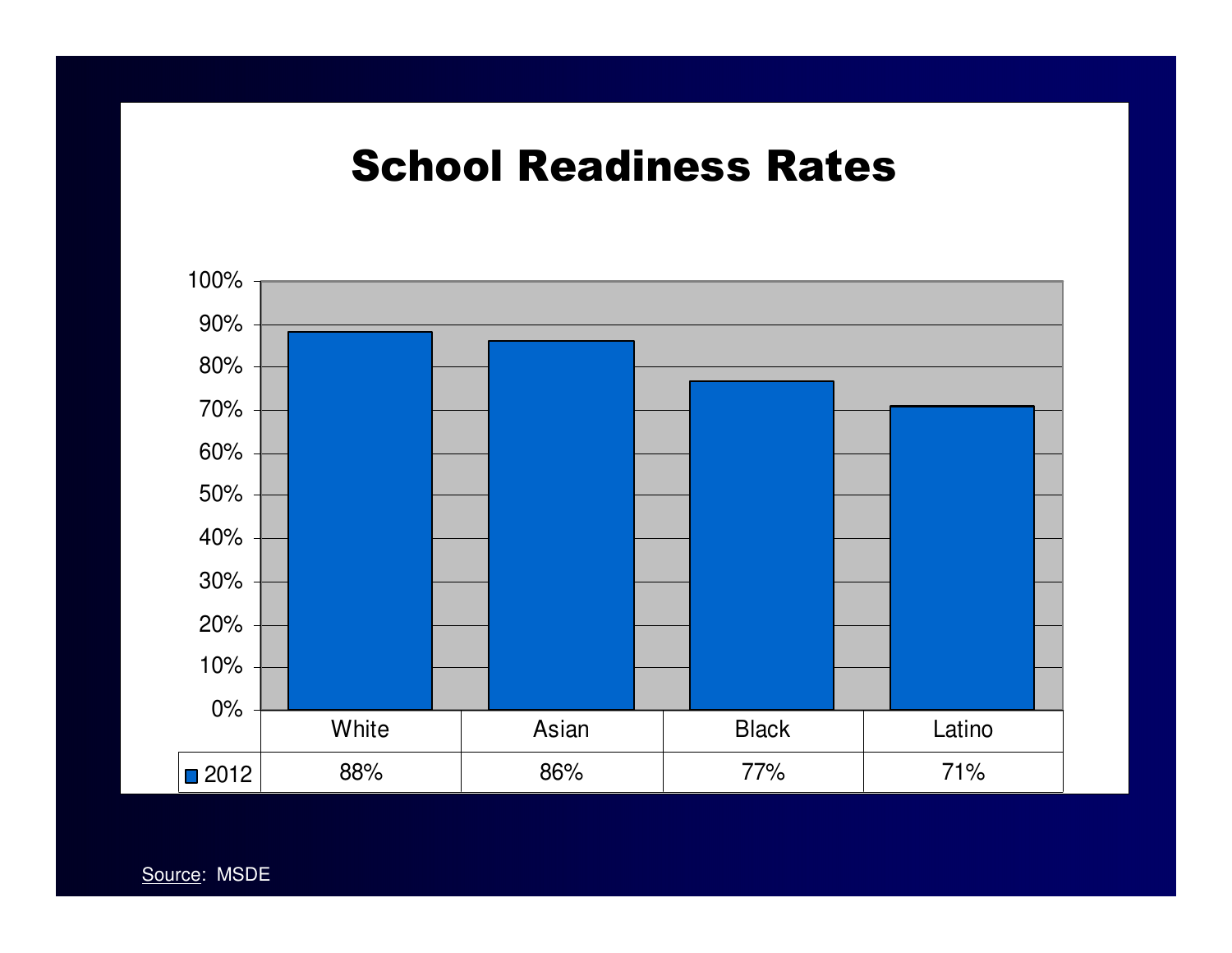#### On-Time Graduation Rates

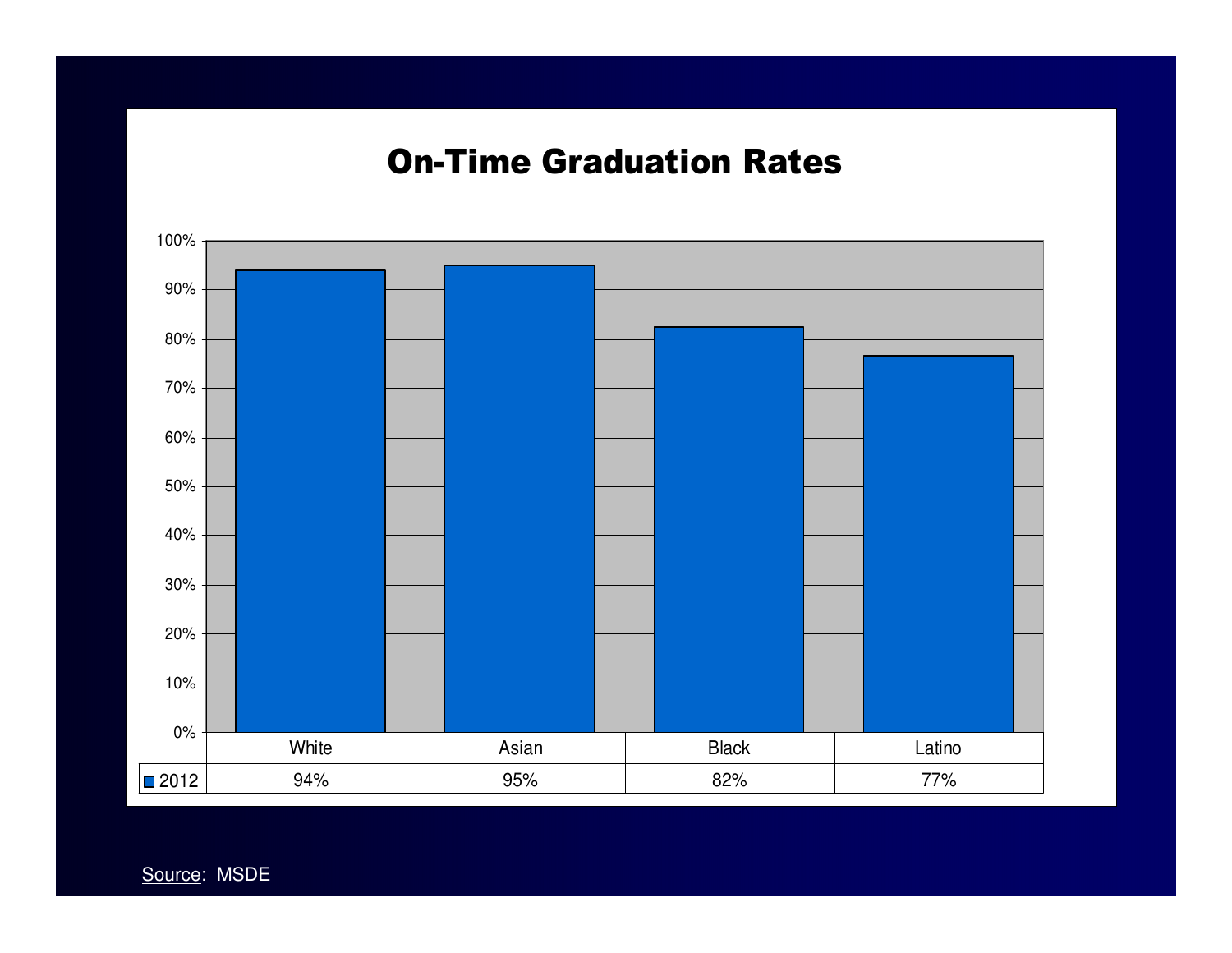# **The Achievement Gap is Wider among Above Grade Level Measures**

- • **Advanced MSA Scores in reading and math in Grades 3, 5, and 8**
- $\bullet$ **Algebra 1 by Grade 8 with C or Above**
- •**AP/IB Performance among Graduates**
- • **SAT/ACT Performance among Graduates**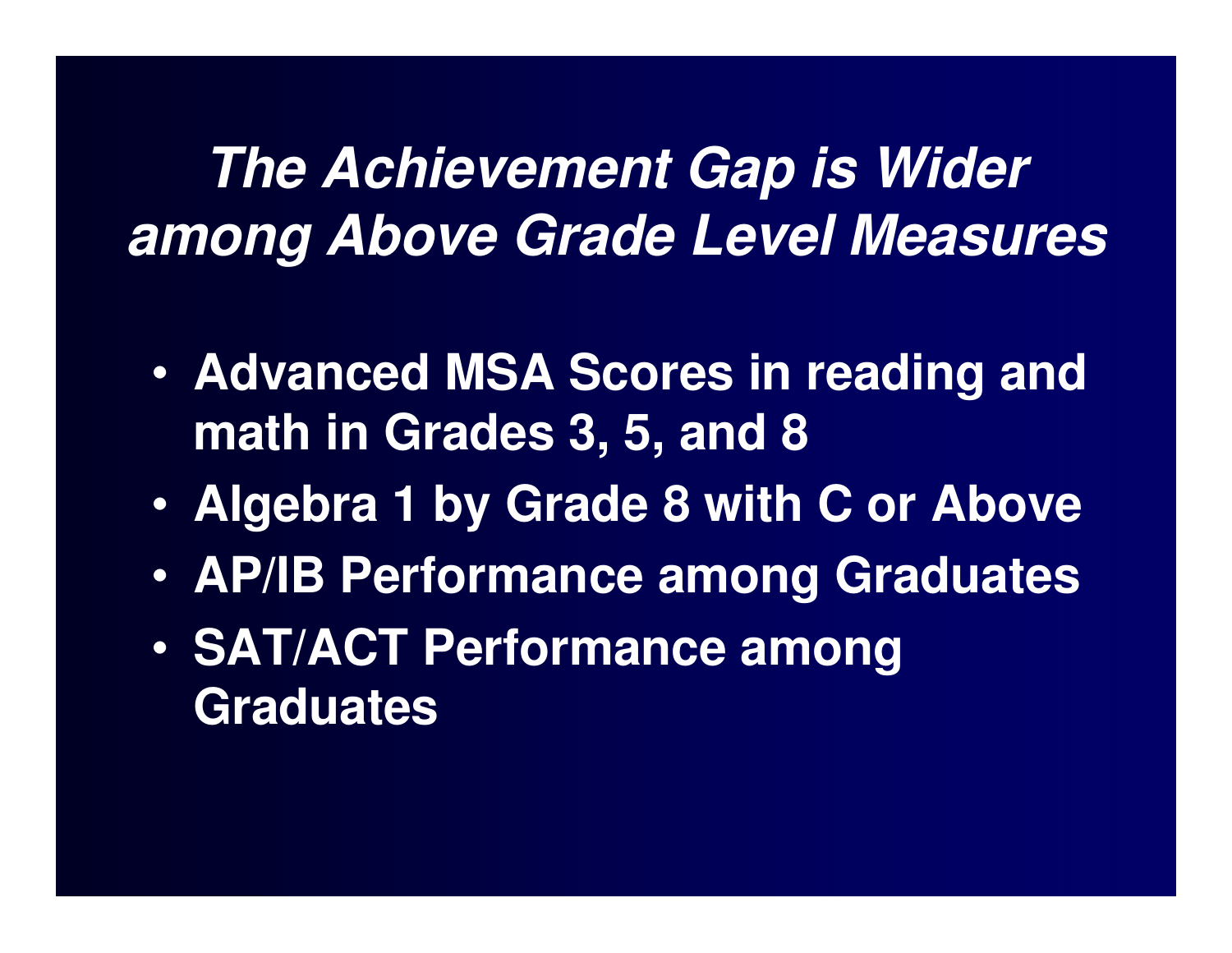#### Grade 3 MSA Advanced Reading Scores

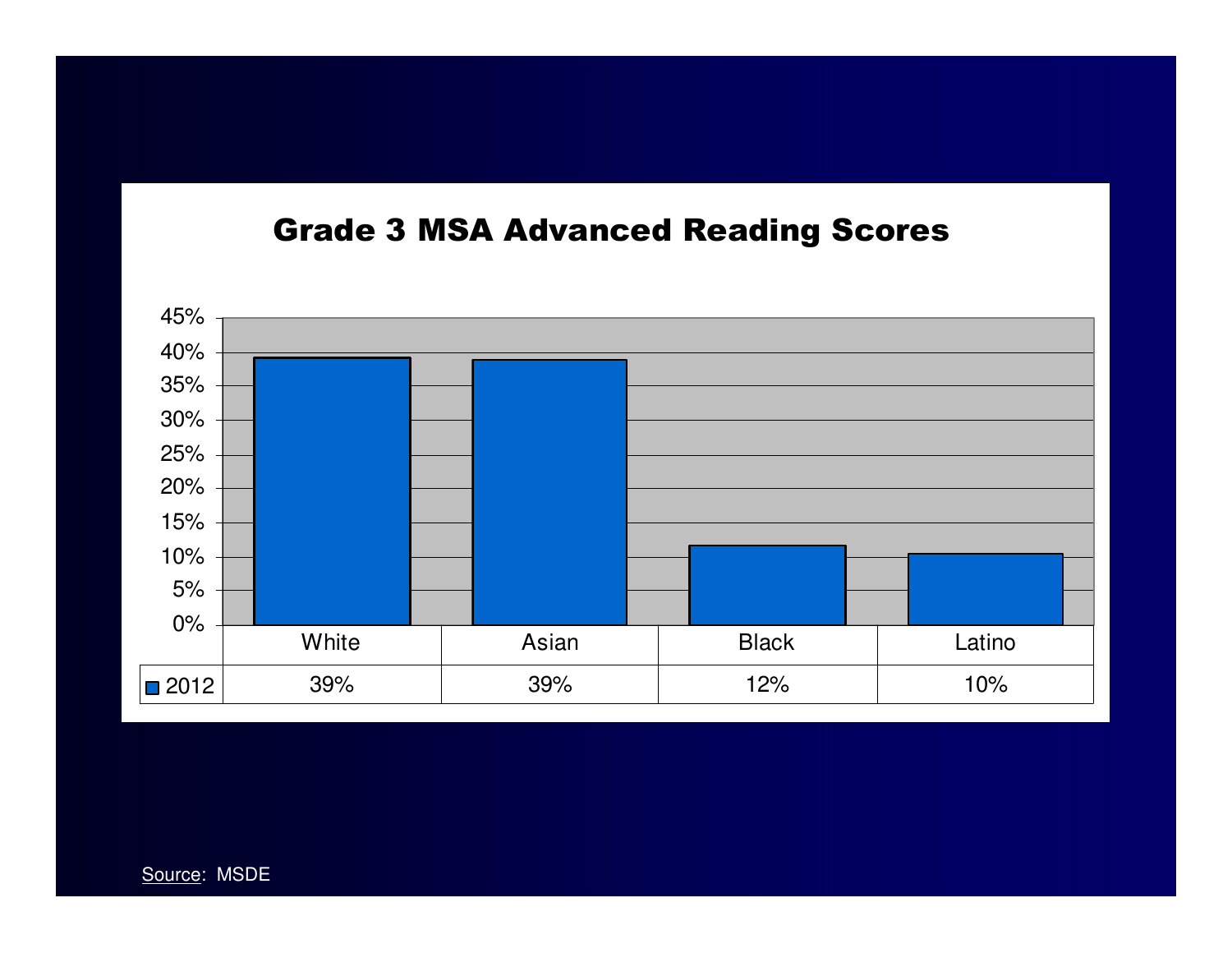### SAT/ACT Performance among Graduates

(1,650 or Above on SAT or 24 or Above on ACT)

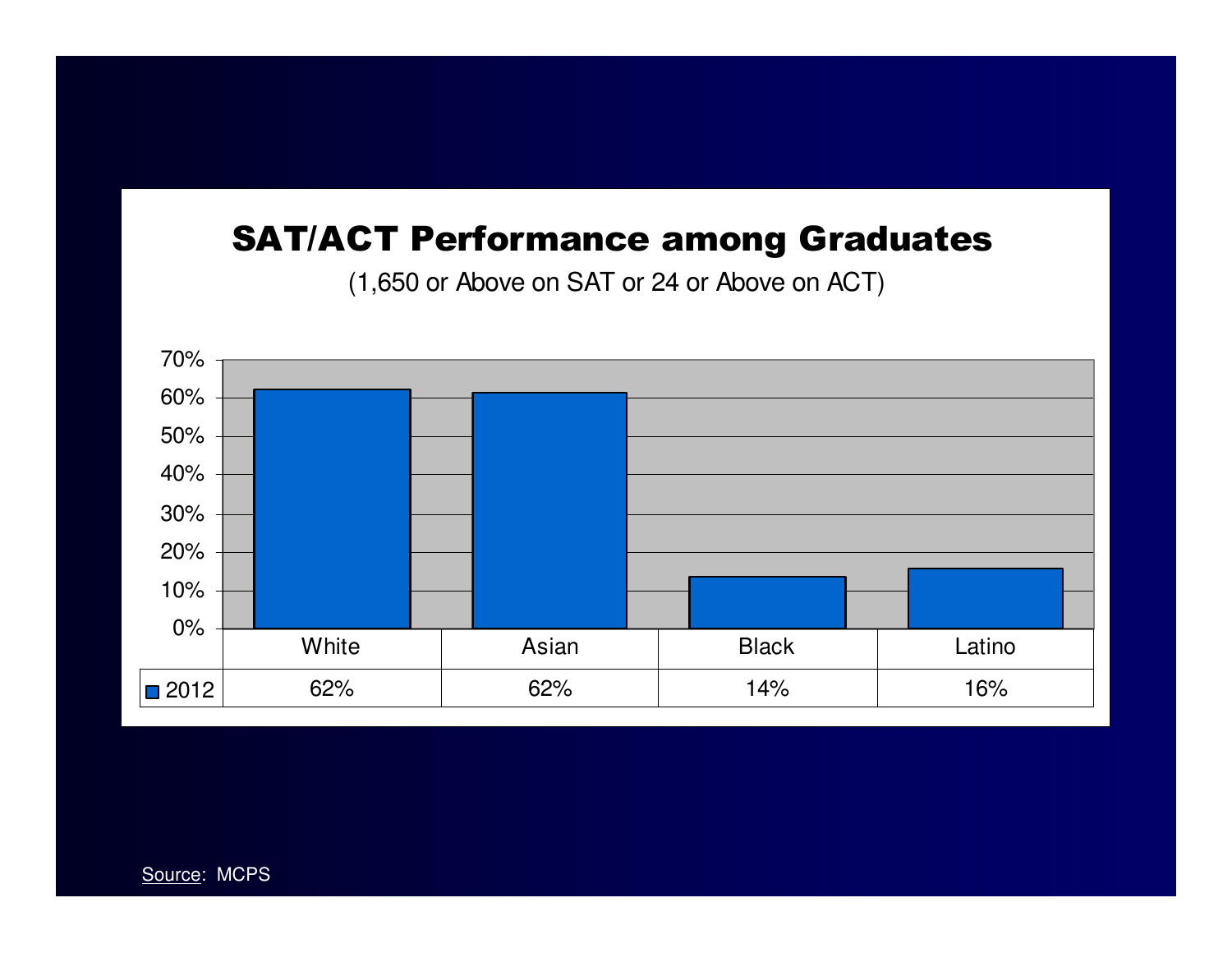# **The Achievement Gap is Widest among At-Risk Measures**

- • **Out-of-School Suspensions**  (elementary, middle, and high school)
- $\bullet$  **Academic Ineligibility** (at least 3 quarters)
- $\bullet$ **Dropout rates**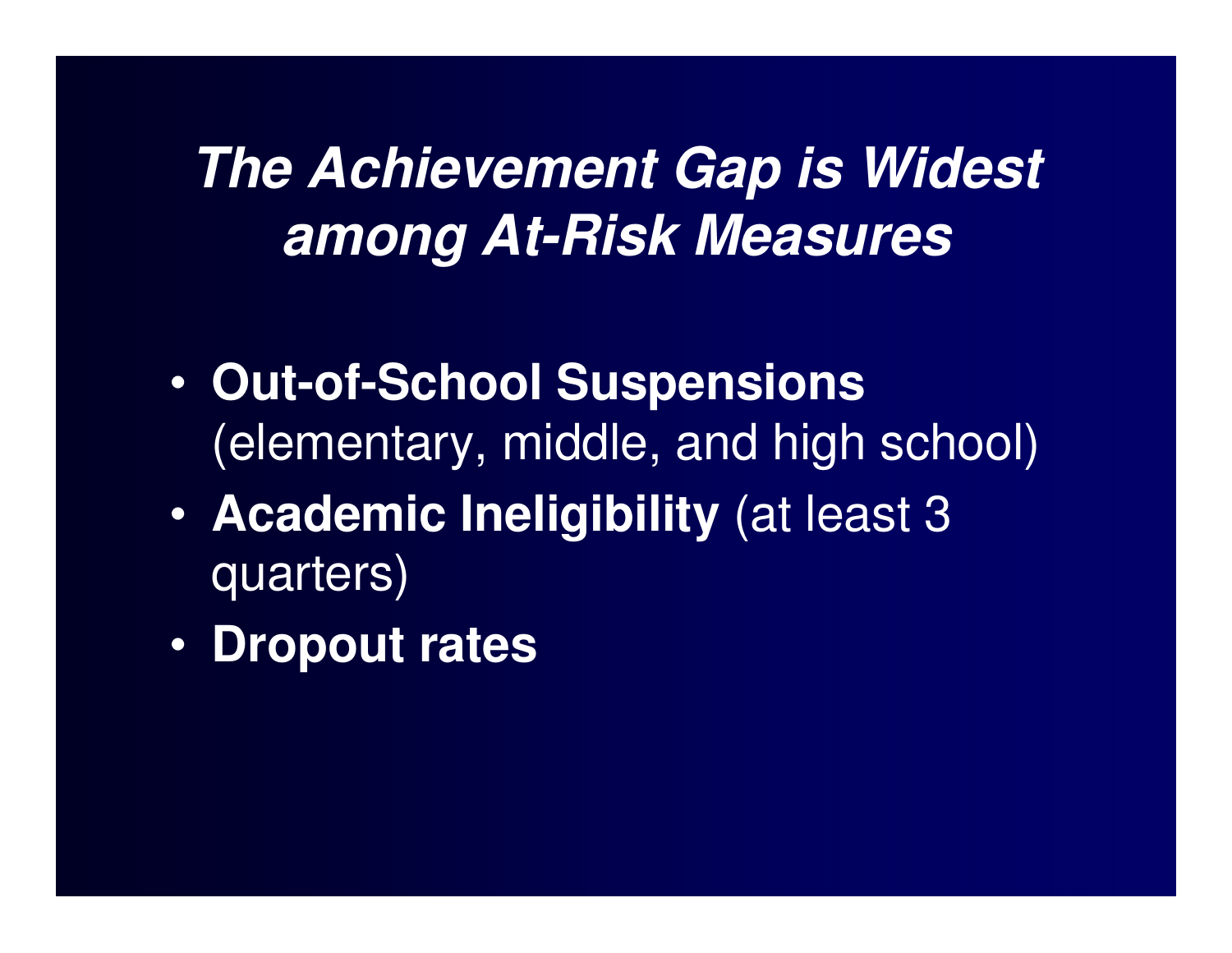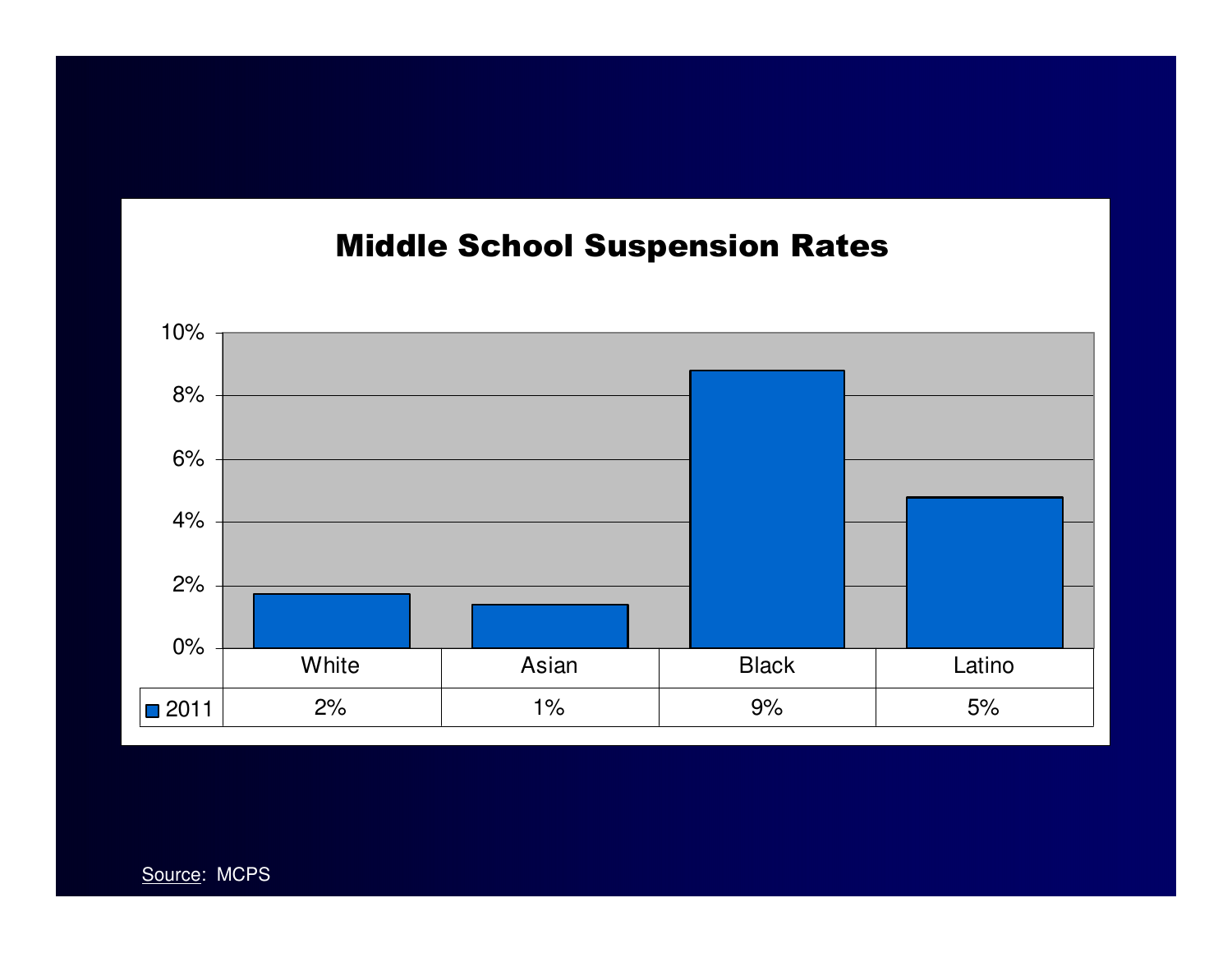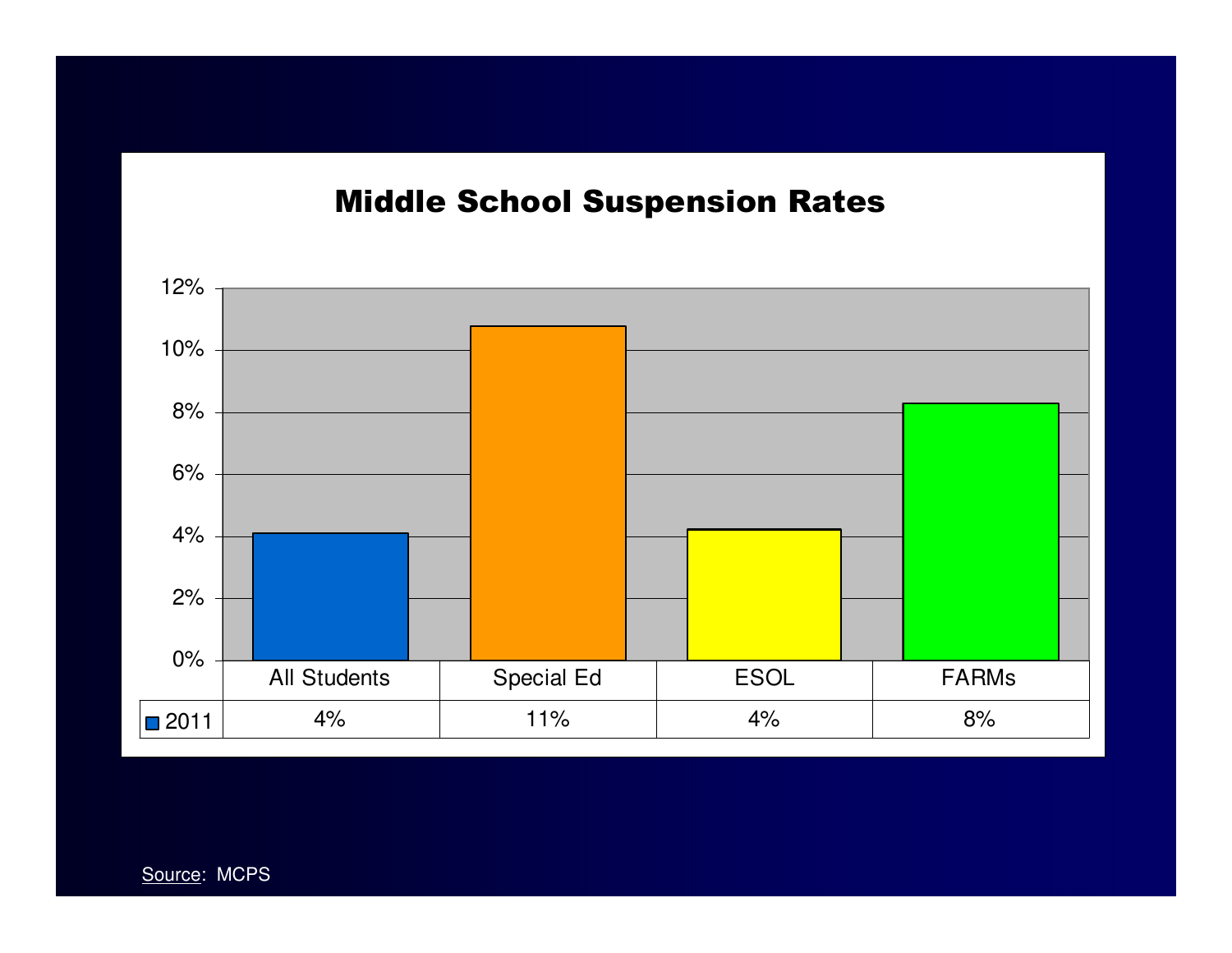**Where has MCPS progressed in narrowing the Achievement Gap?**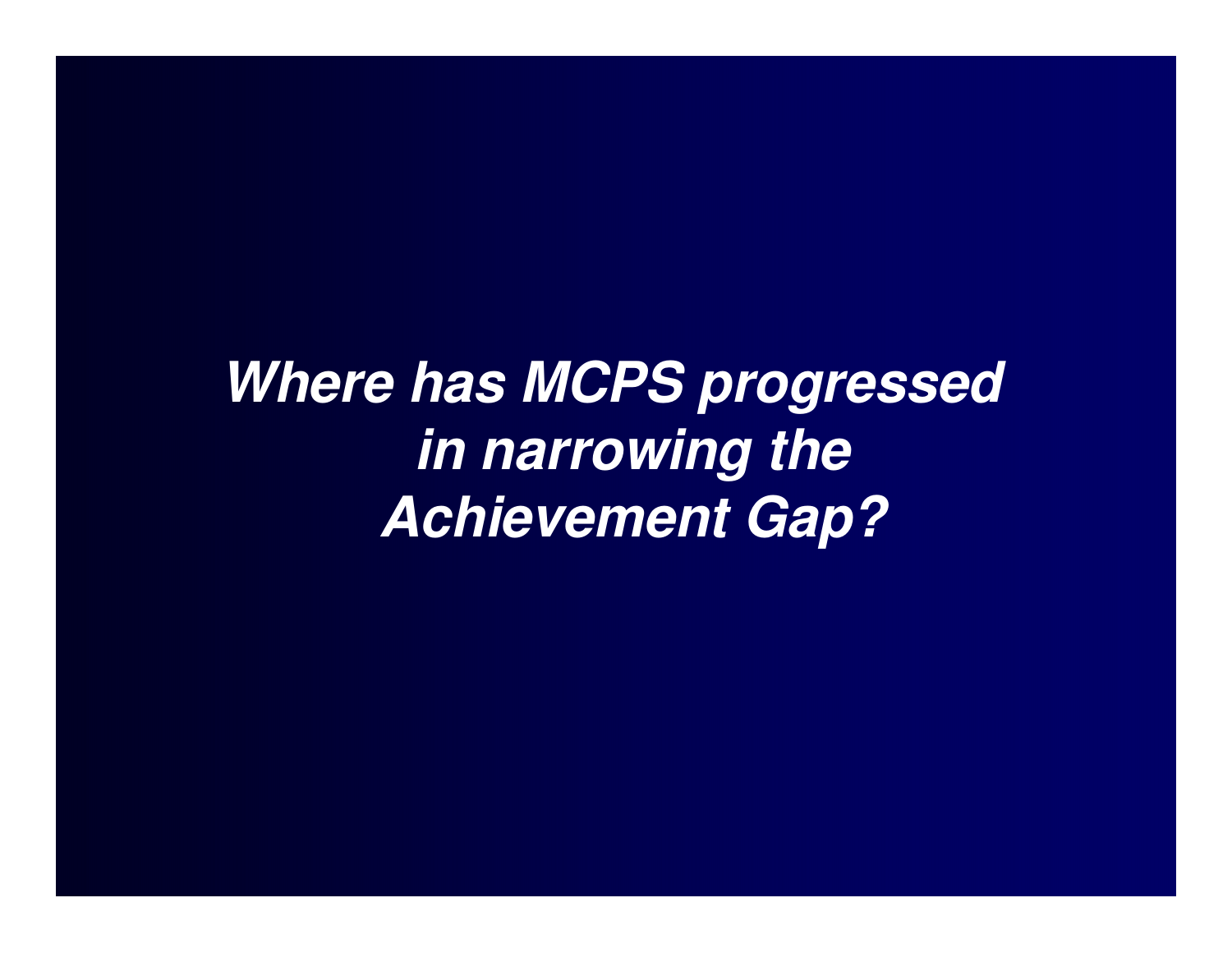# **MCPS Narrowed the Achievement Gap Across 5 of 11 Measures**

- •**• School Readiness**
- • **MSA Proficiency in reading and math in Grades 3, 5, and 8**
- •**Out-of-School Suspensions**
- • **Academic Ineligibility** (at least 3 quarters)
- •**Graduation Rates**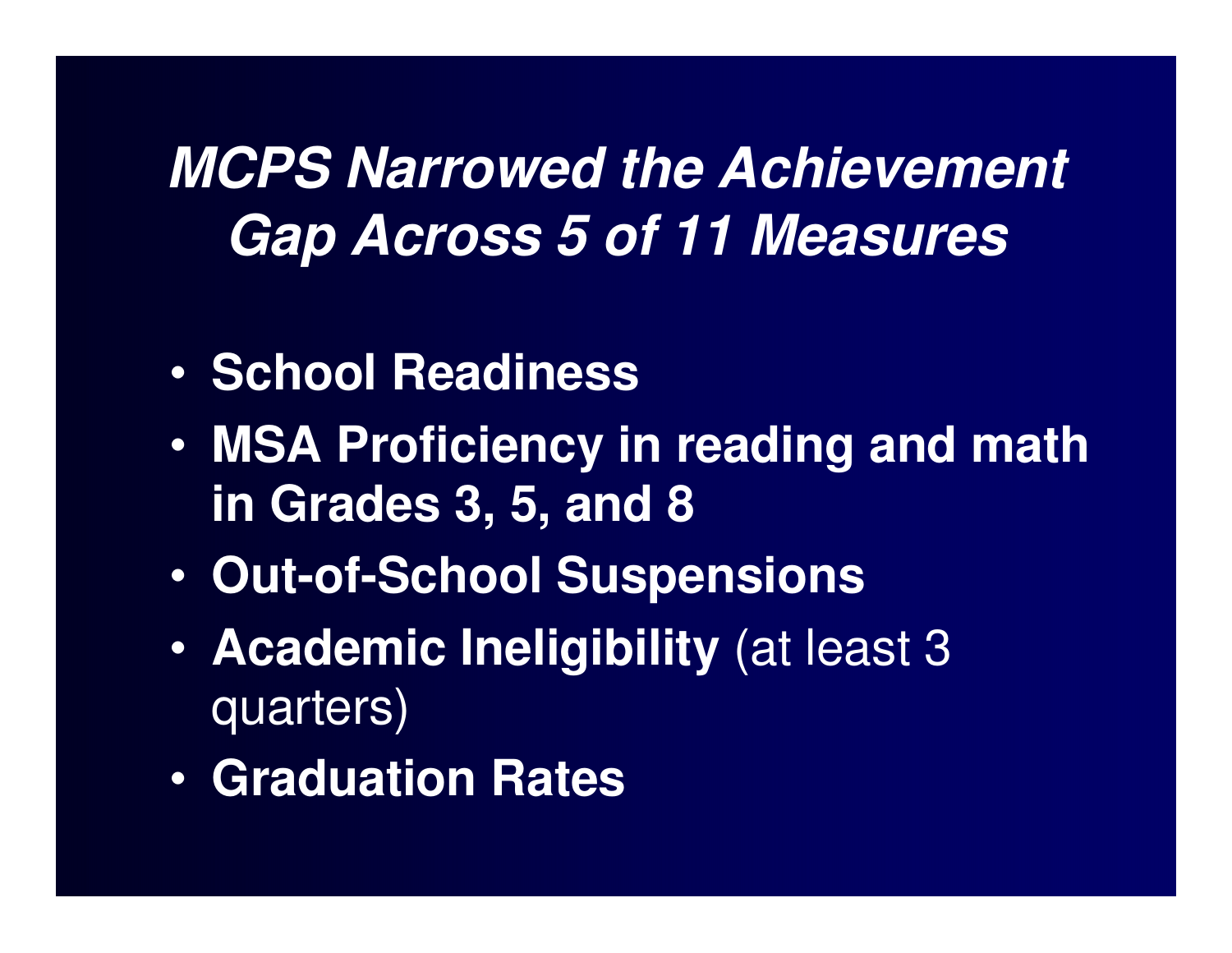#### School Readiness Rates

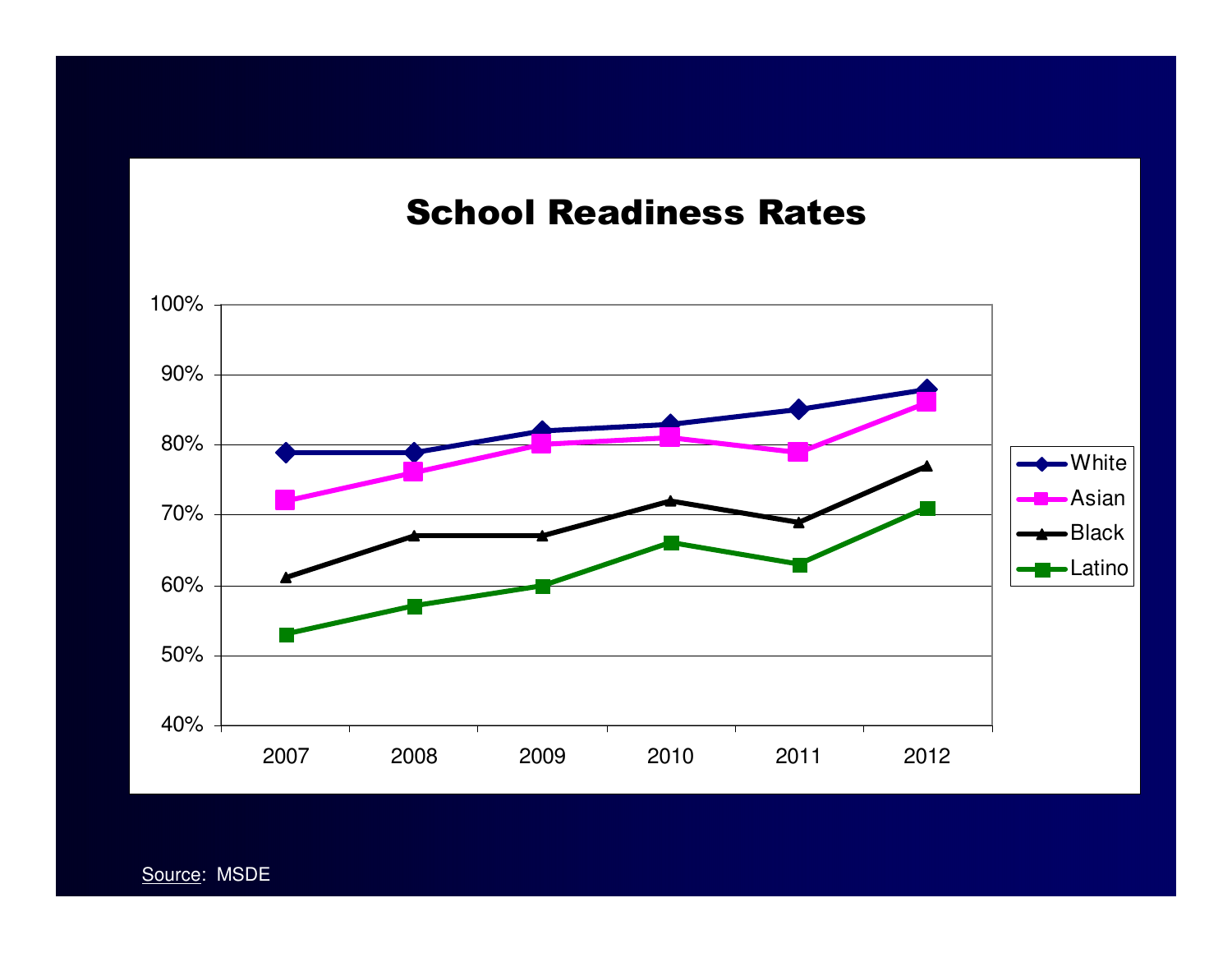### School Readiness Rates

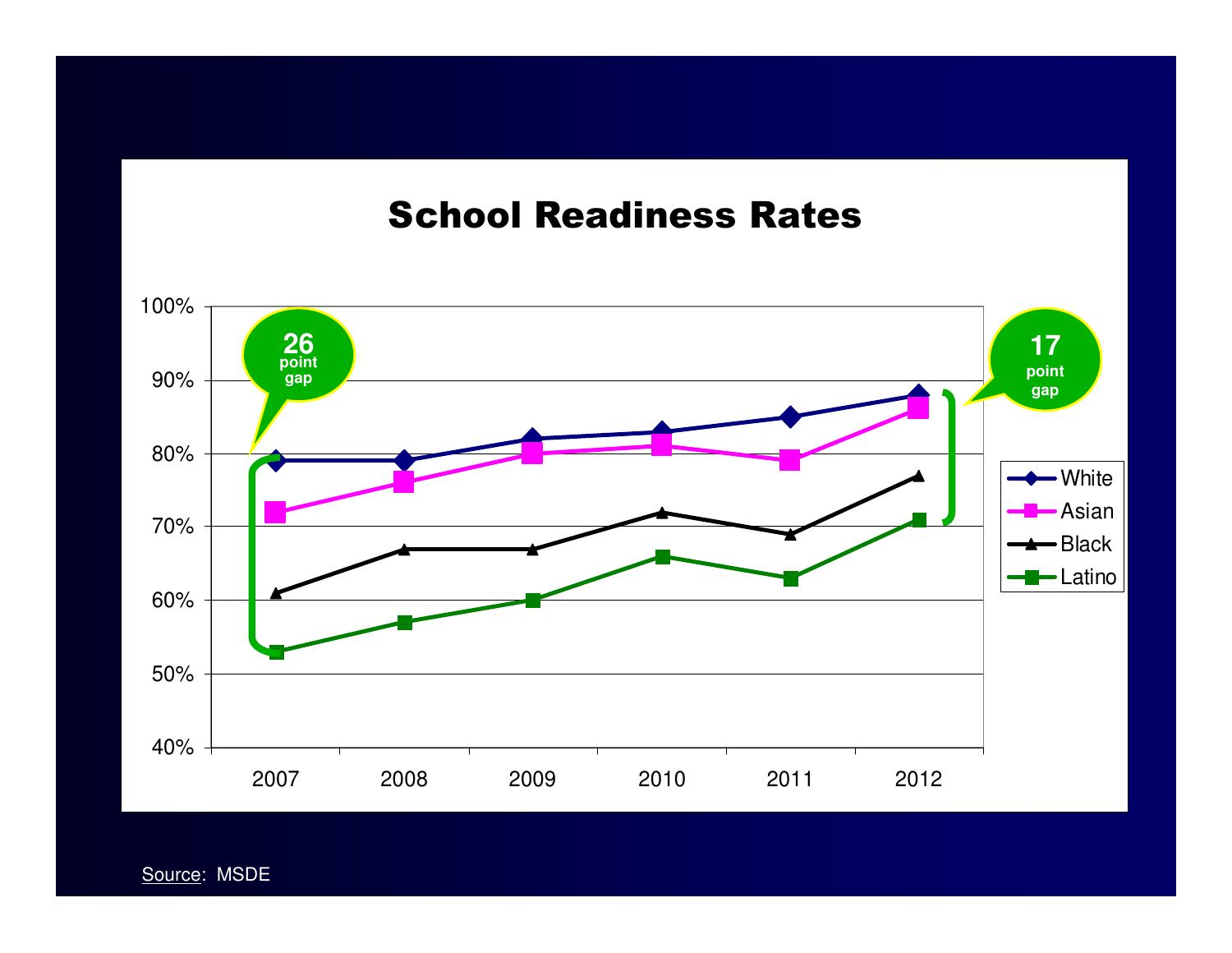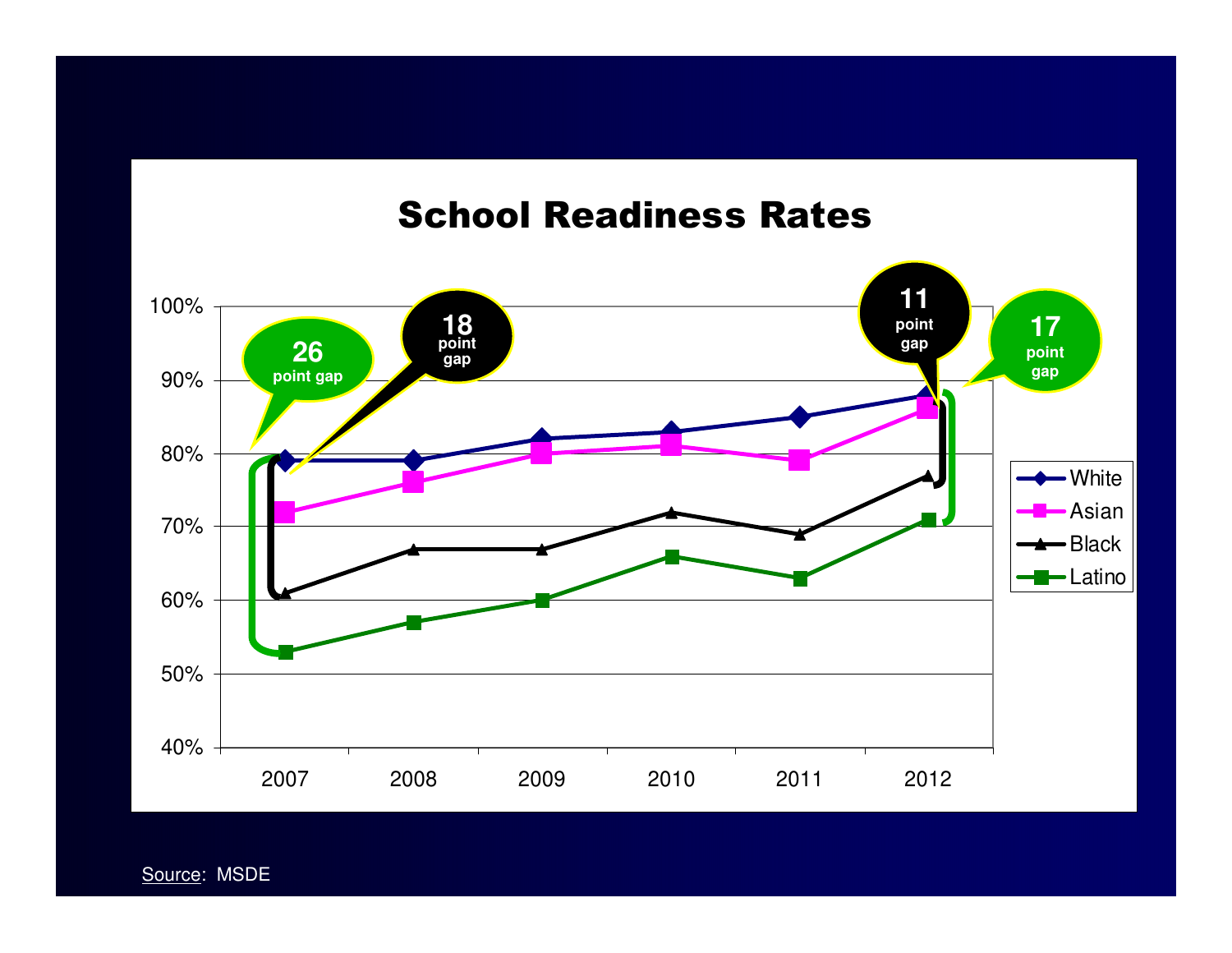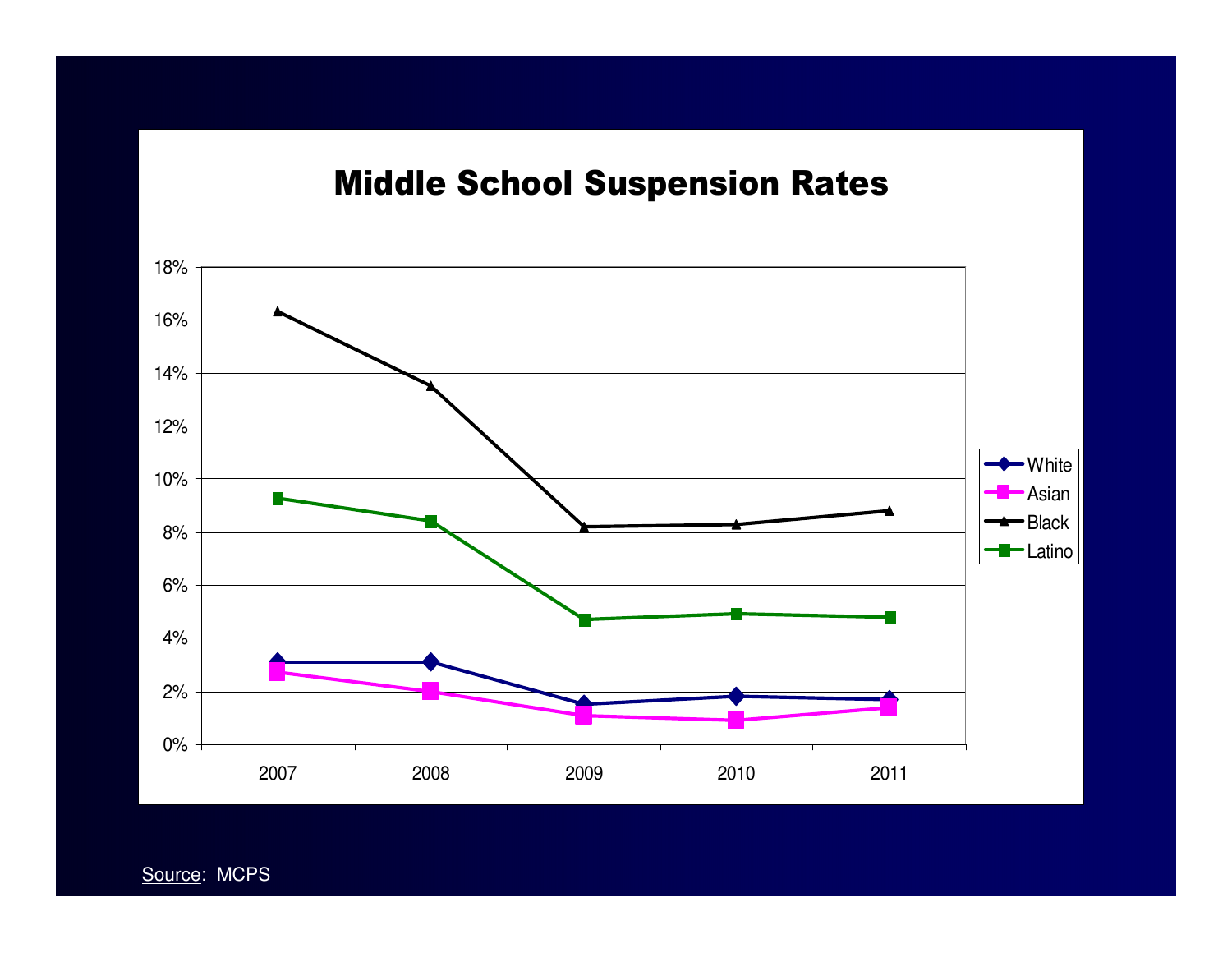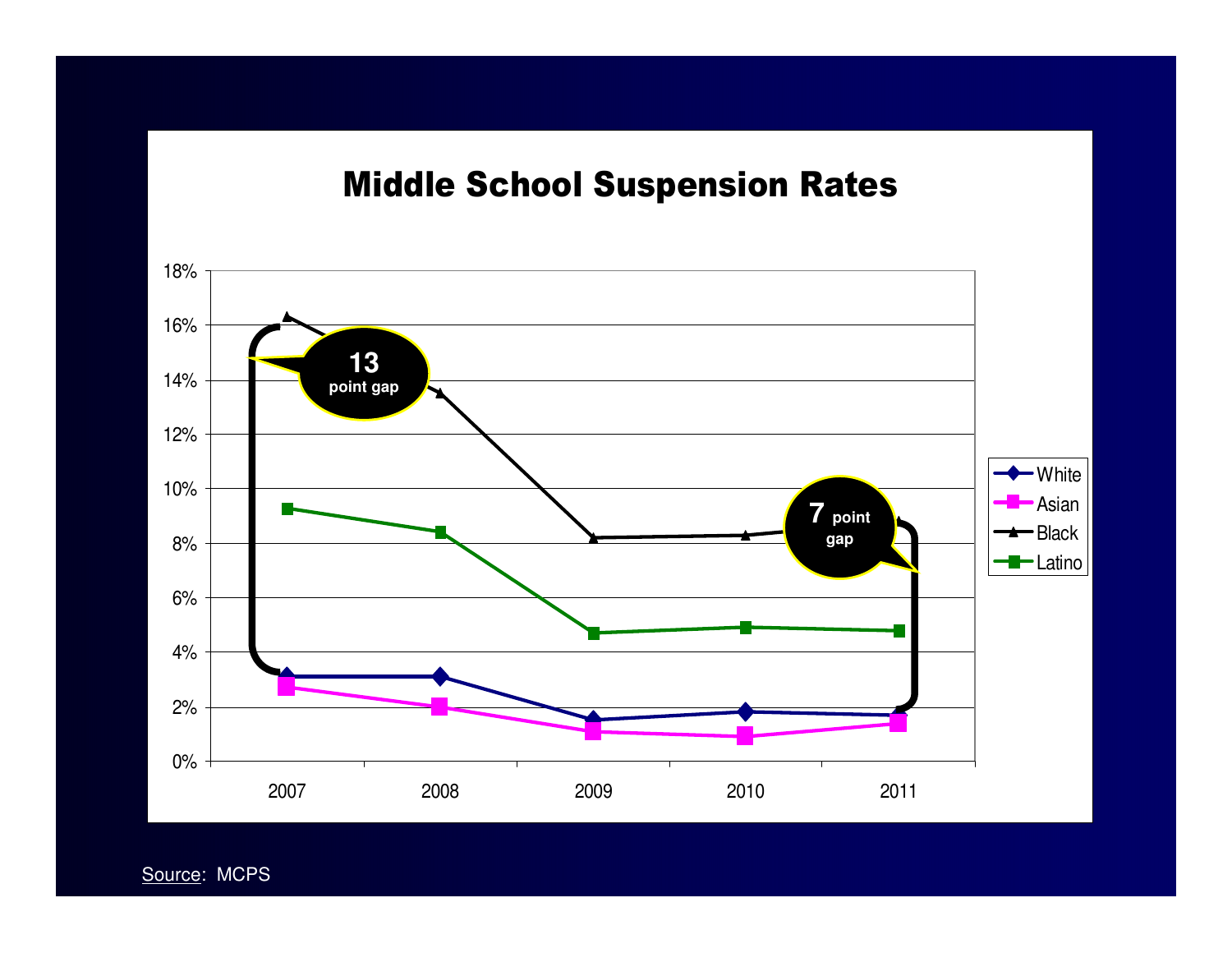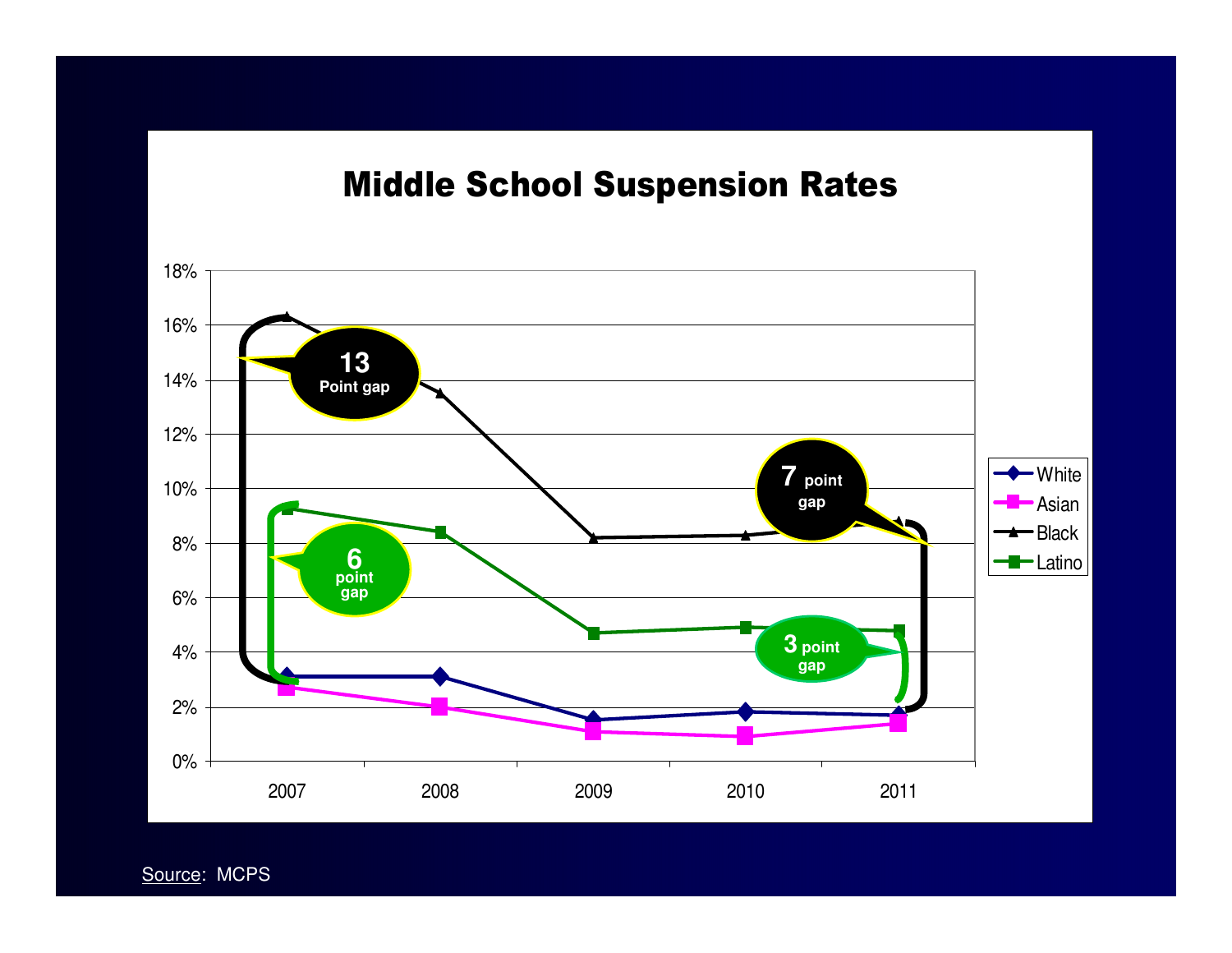## **MCPS Achieved Mixed Progress Across 2 of 11 Measures**

- •**Dropout Rate**
- • **Percentage of Graduates meeting USM/CTE Program Requirements**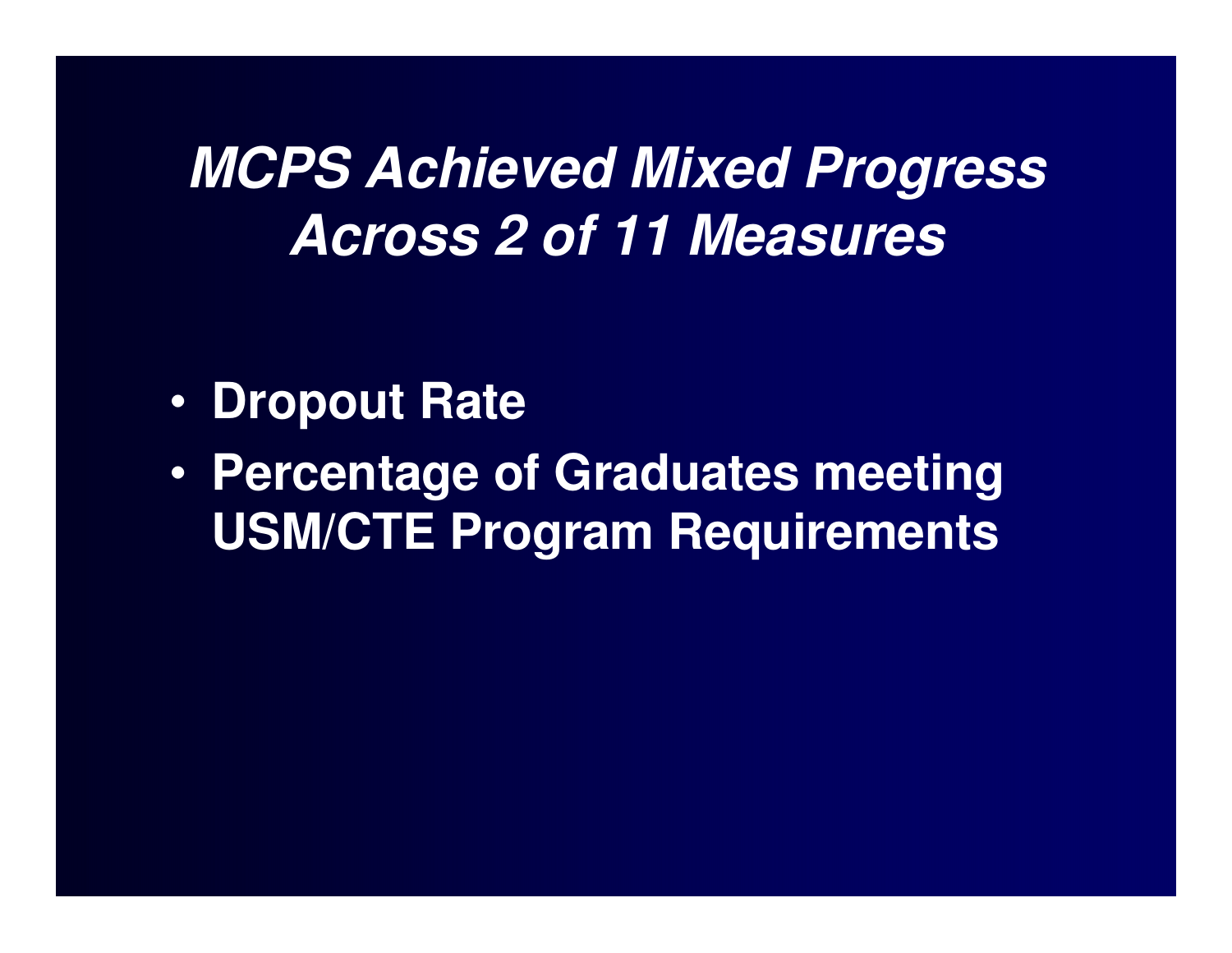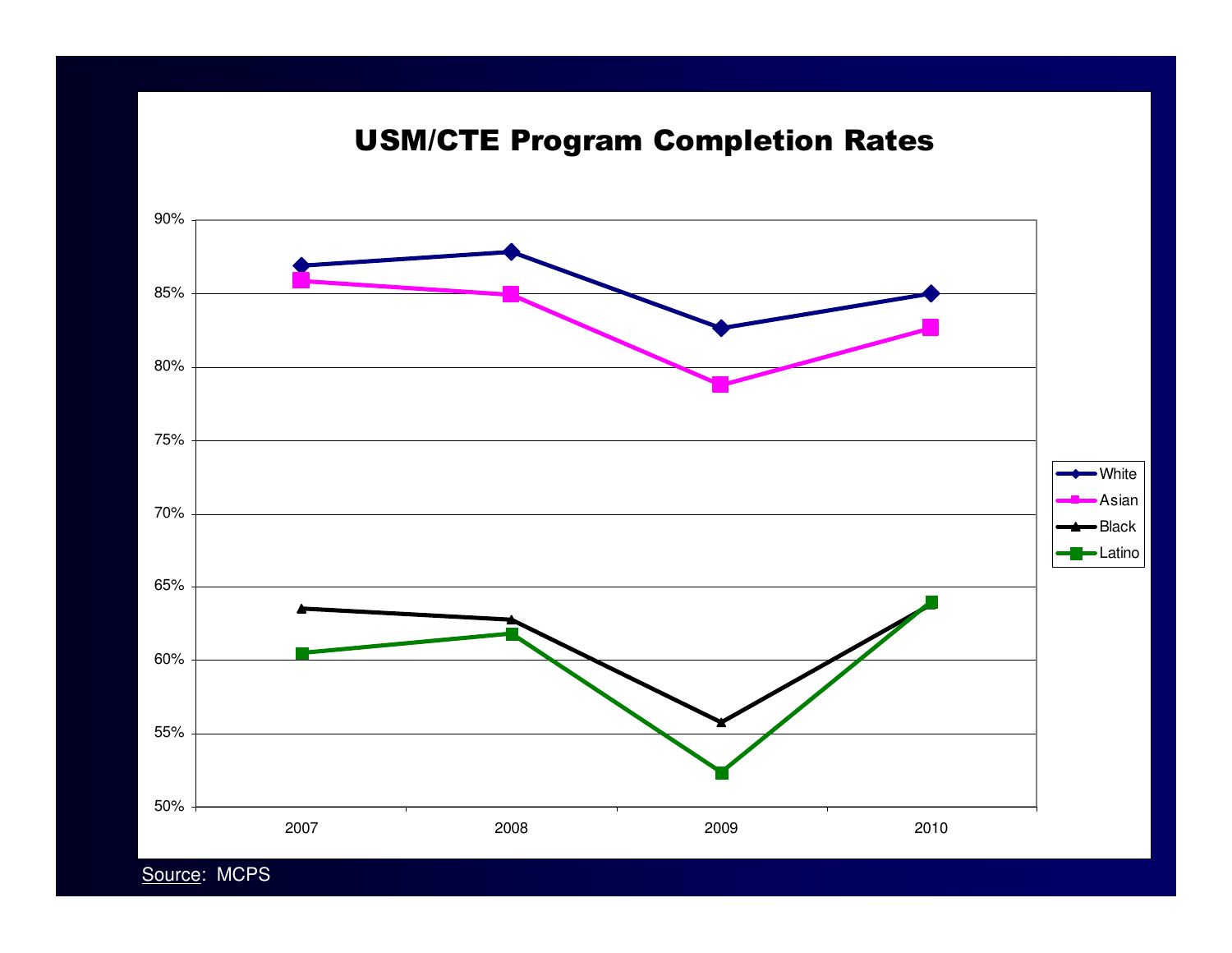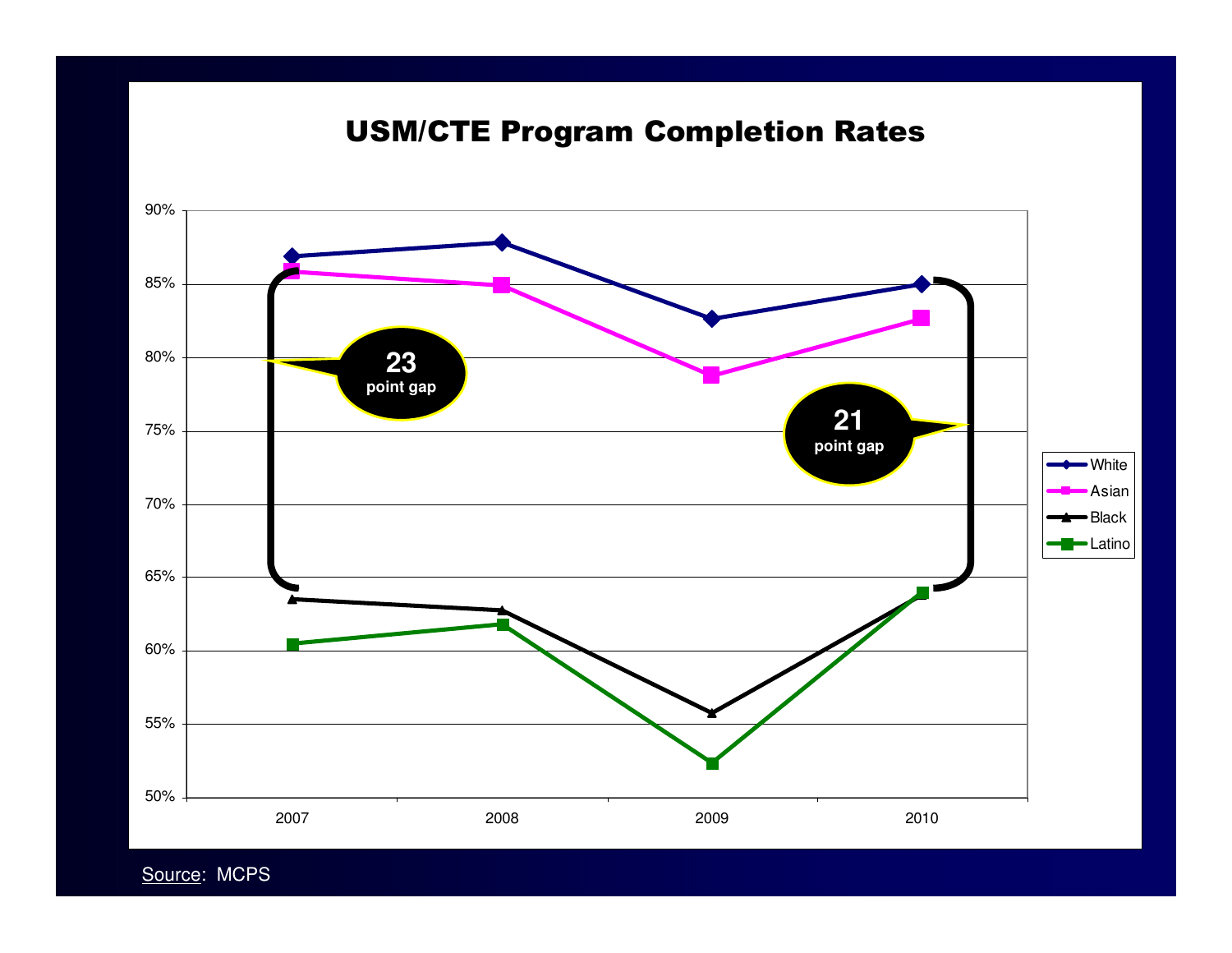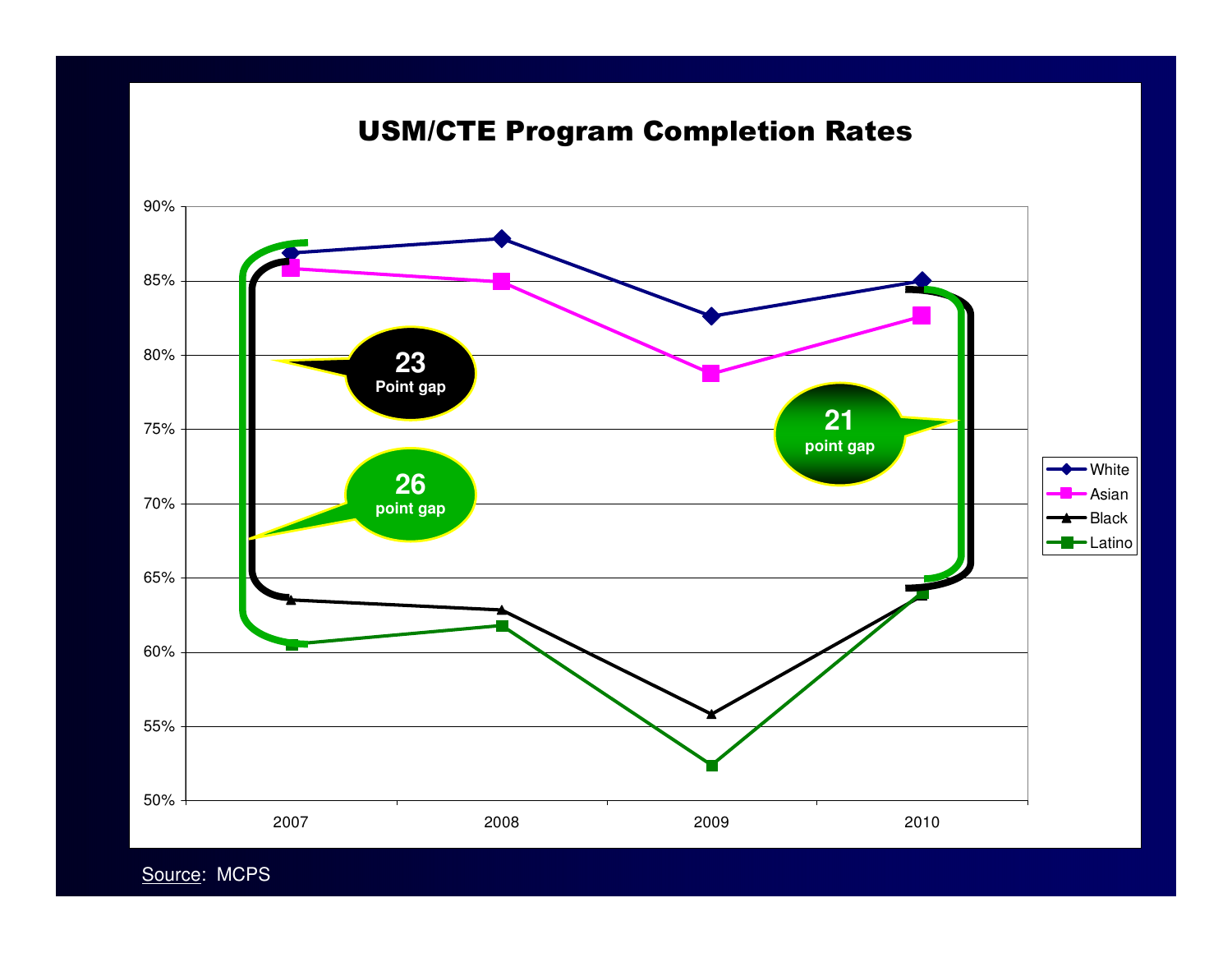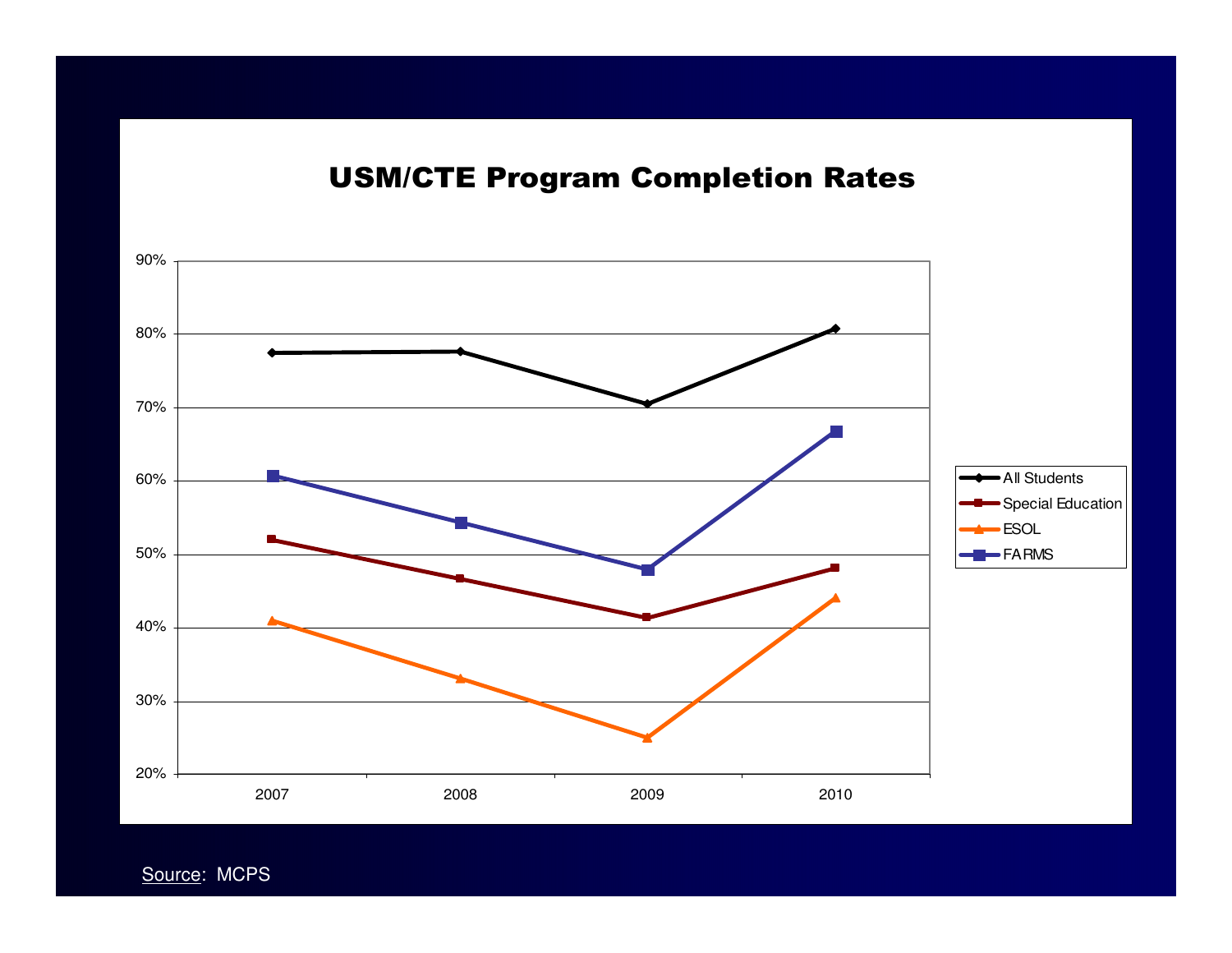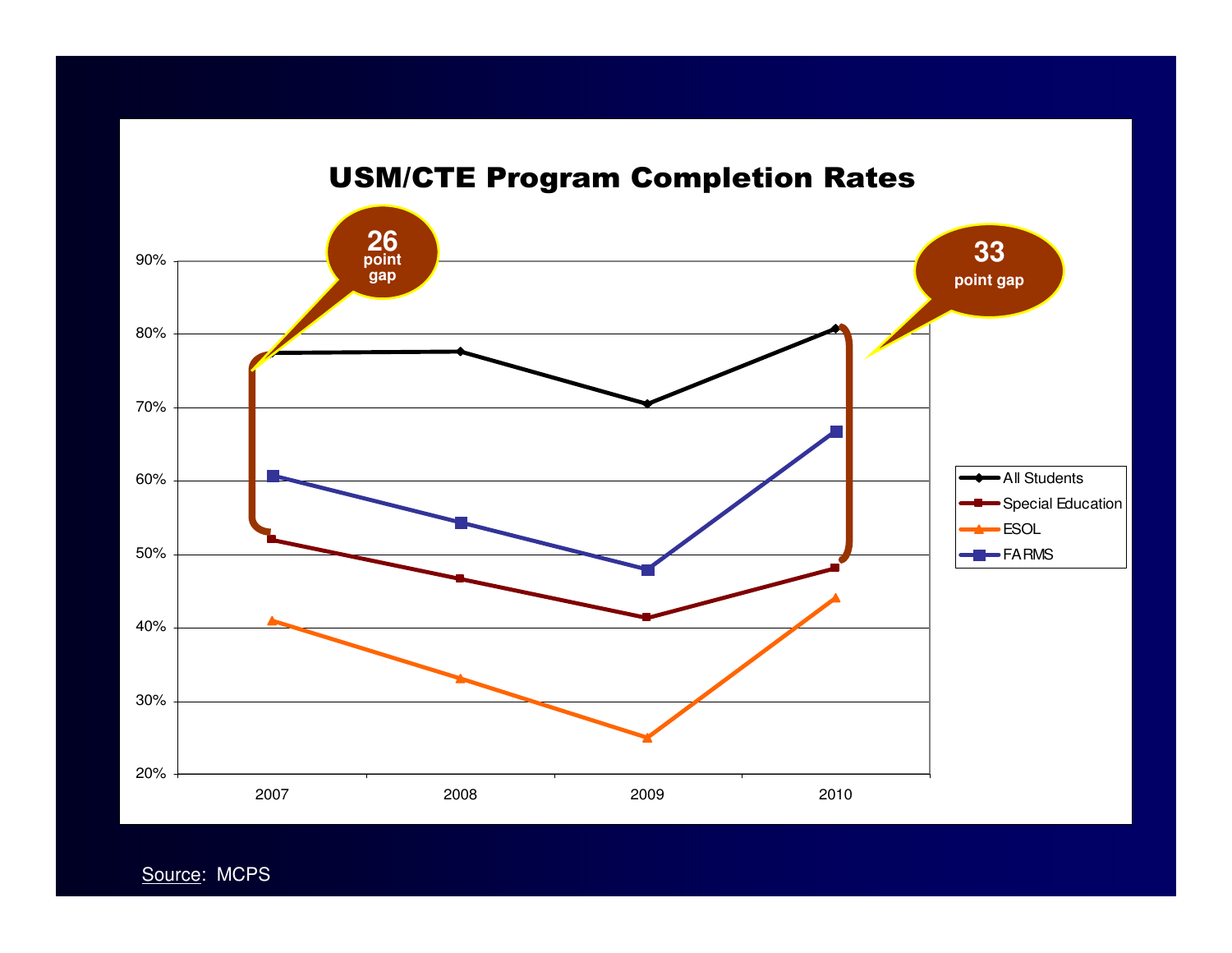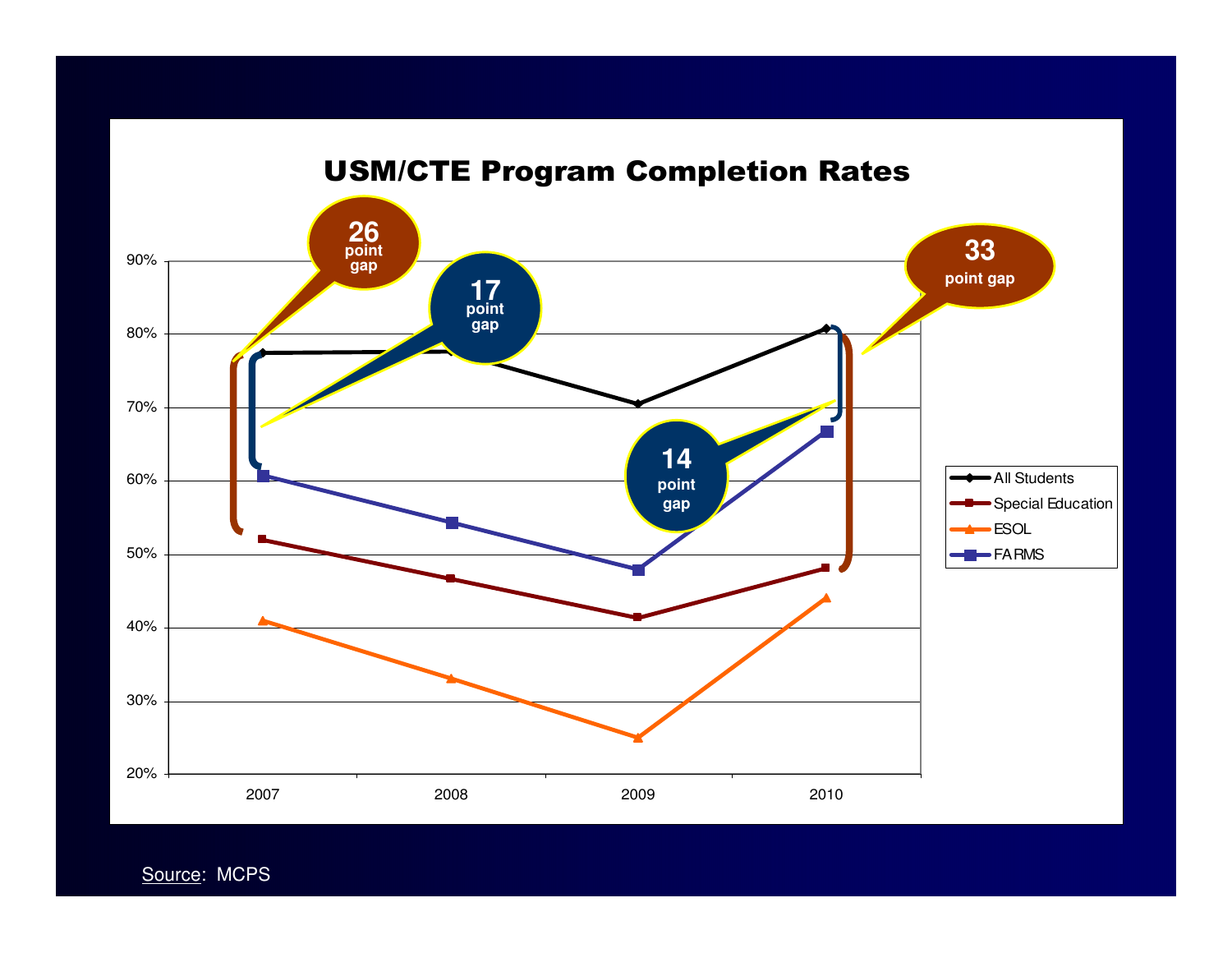## **MCPS Widened the Achievement Gap Across 4 of 11 Measures**

- • **Advanced MSA Scores in reading and math in Grades 3, 5, and 8**
- $\bullet$ **Algebra 1 by Grade 8 with C or Above**
- •**AP/IB Performance among Graduates**
- • **SAT/ACT Performance among Graduates**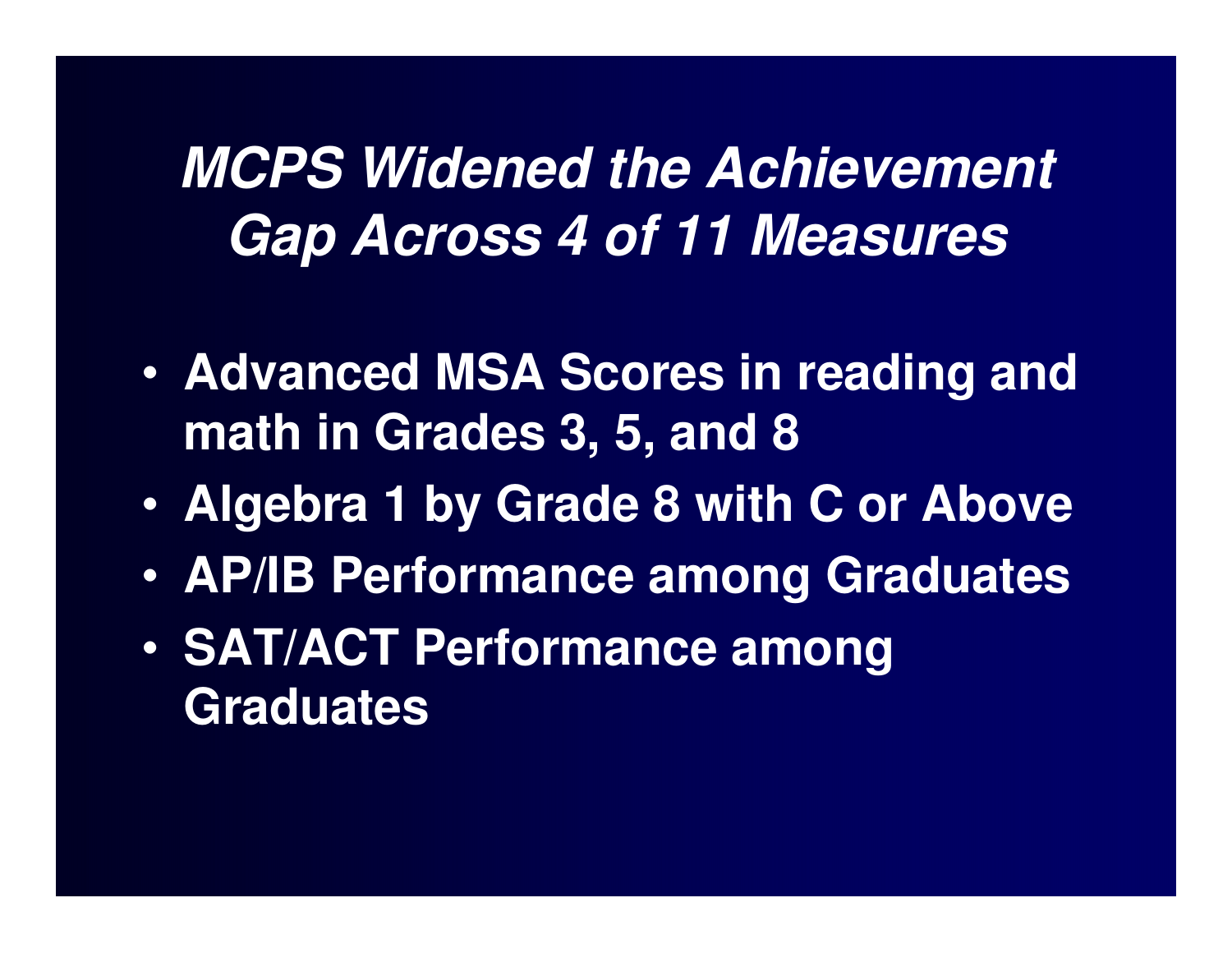#### Advanced MSA Grade 8 Math Scores

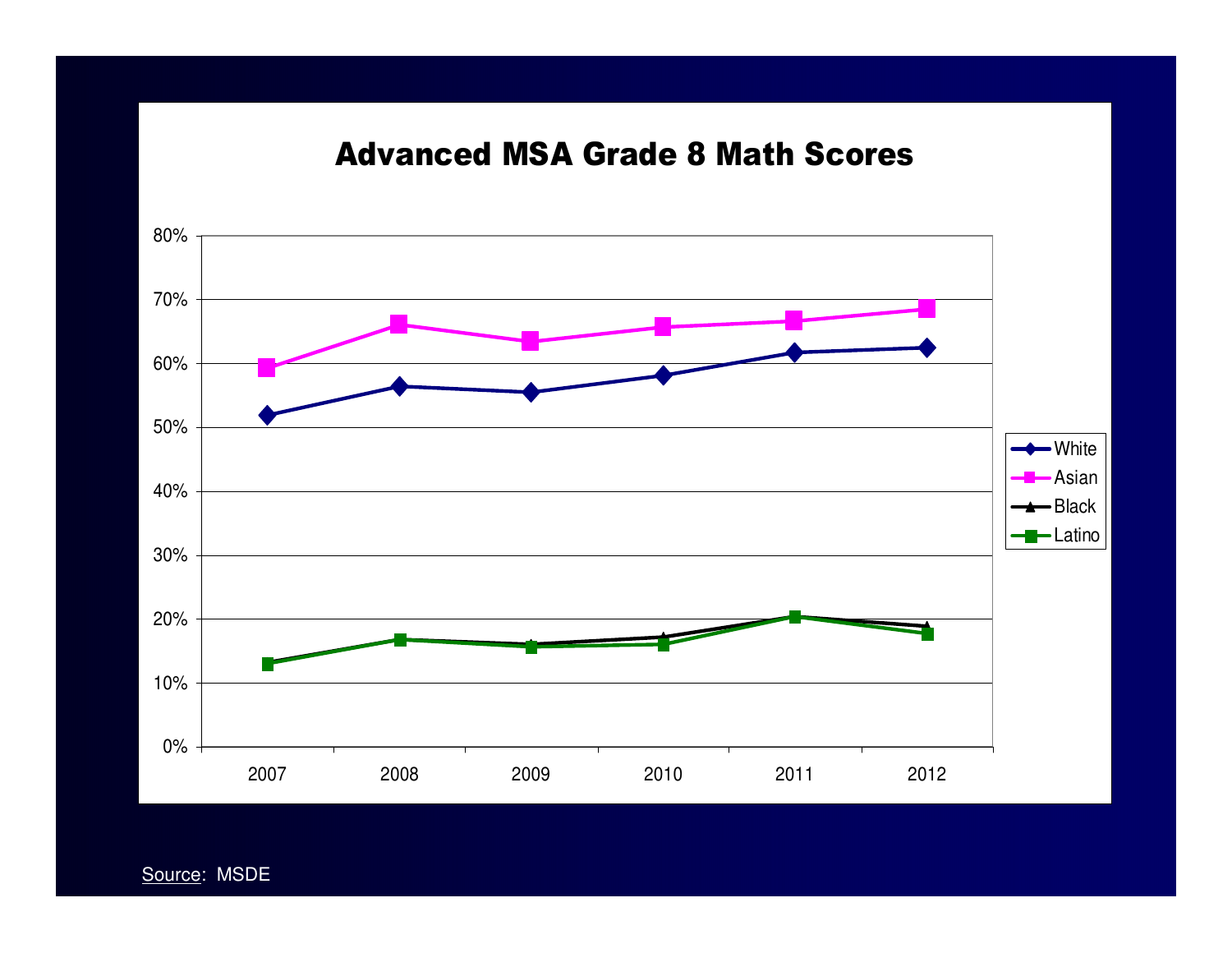#### Advanced MSA Grade 8 Math Scores

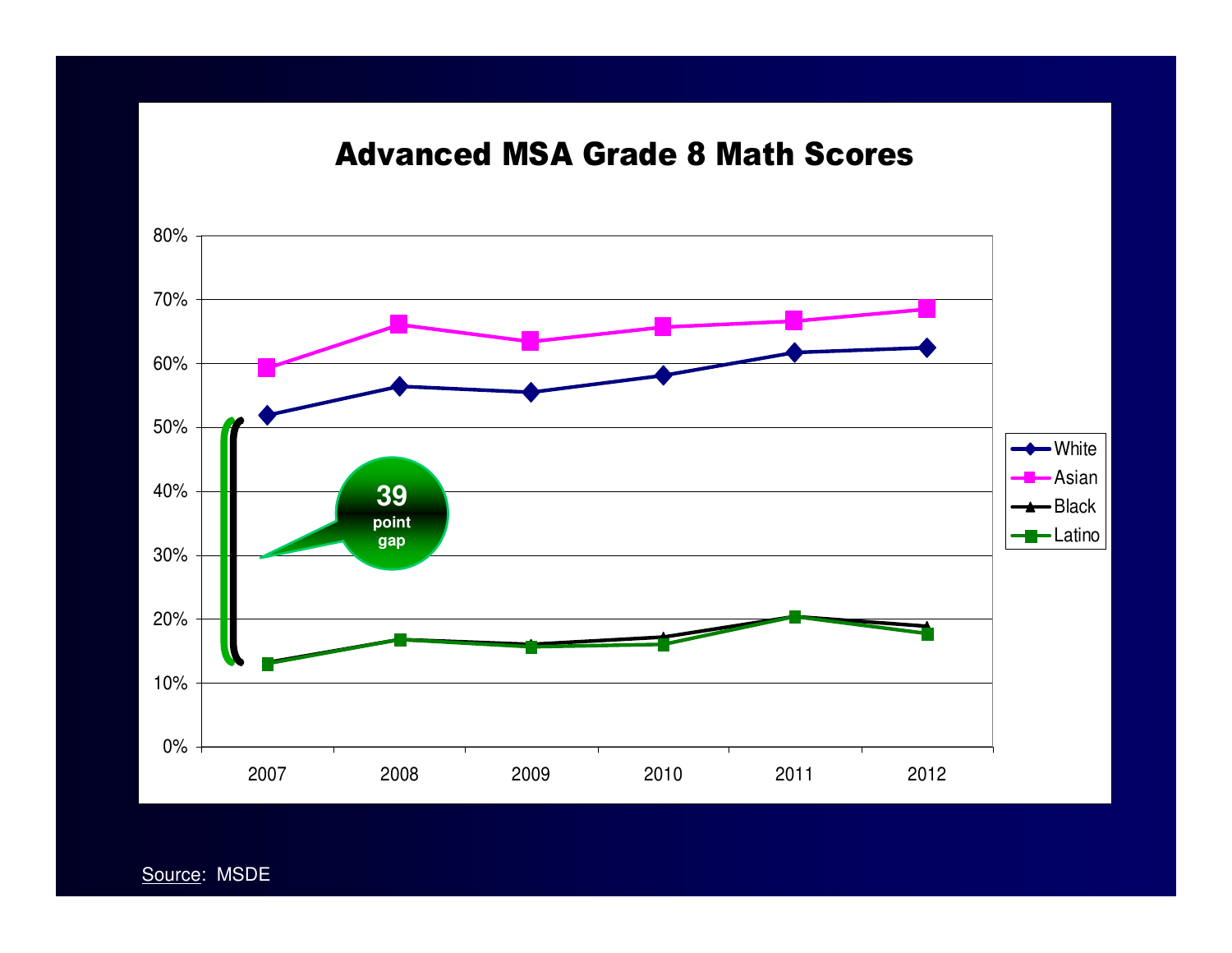#### Advanced MSA Grade 8 Math Scores

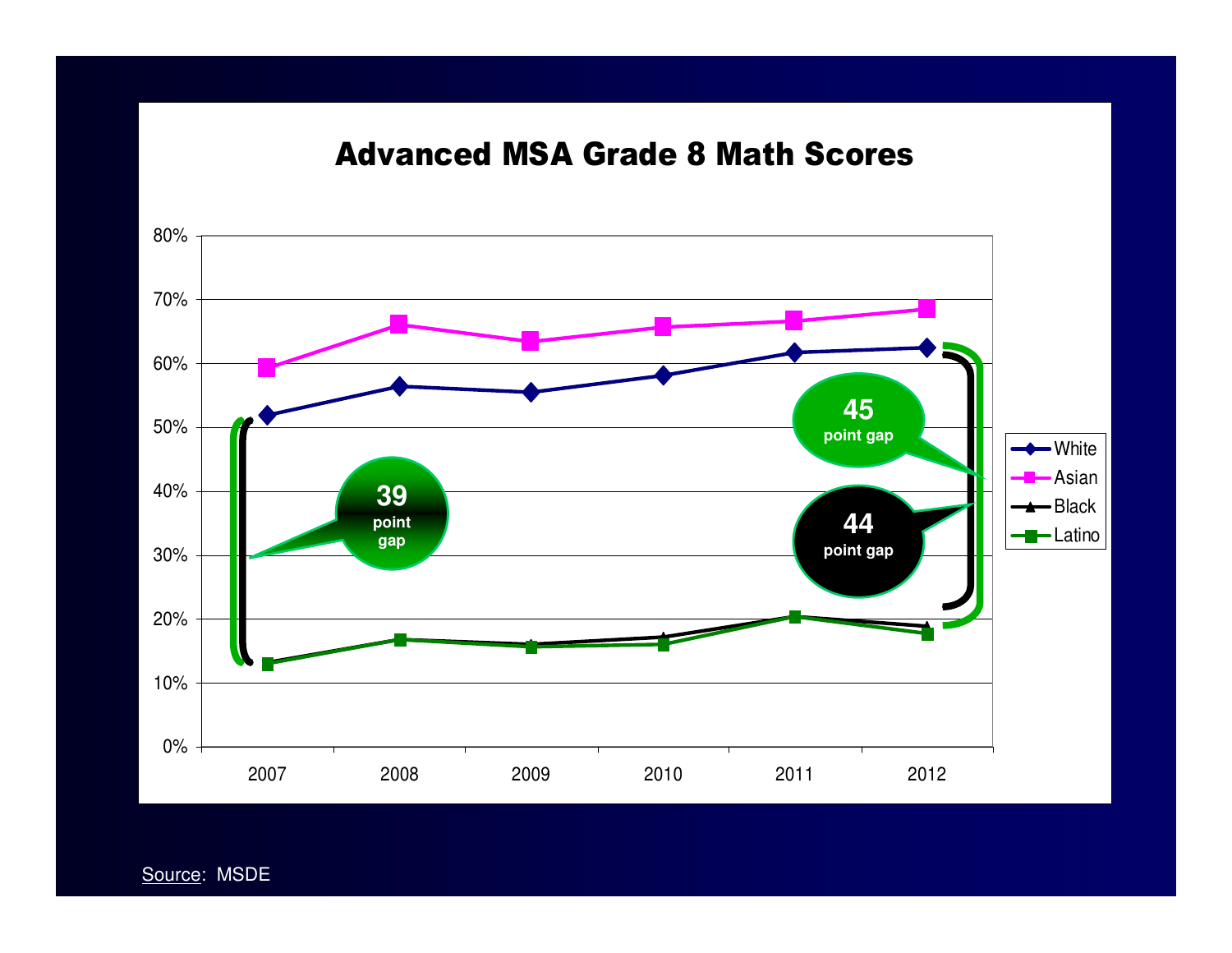#### AP/IB Performance among Graduates

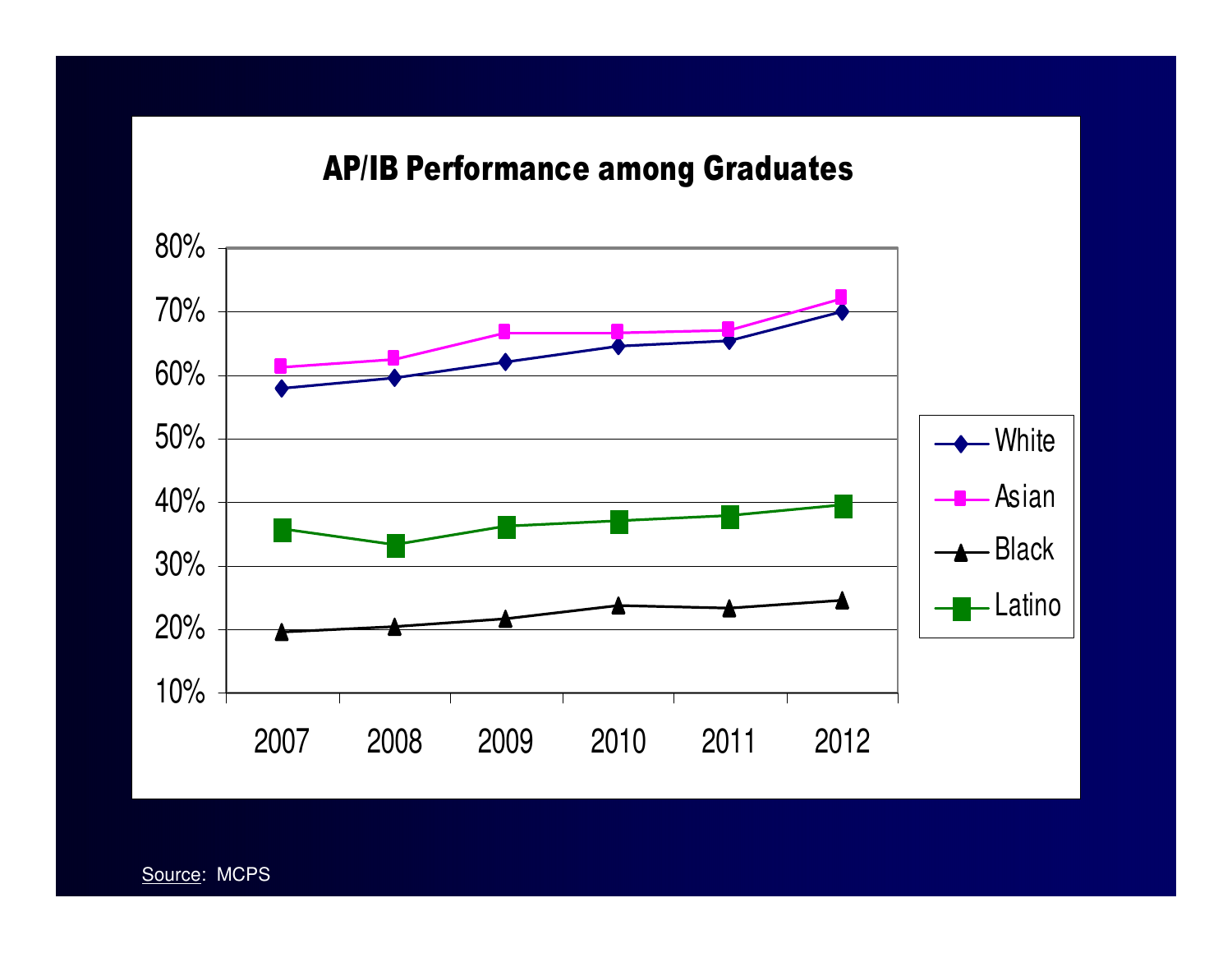#### AP/IB Performance among Graduates

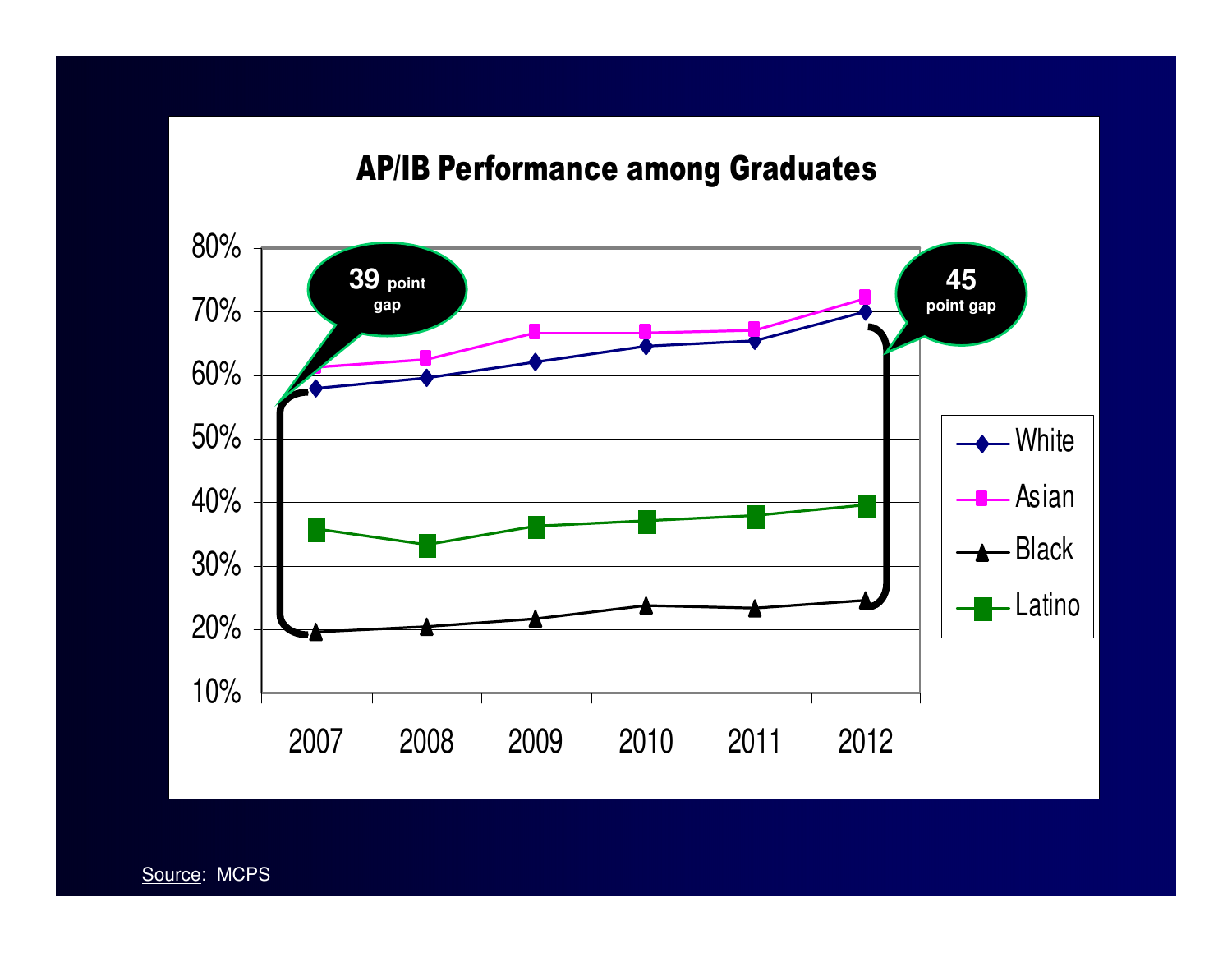#### AP/IB Performance among Graduates

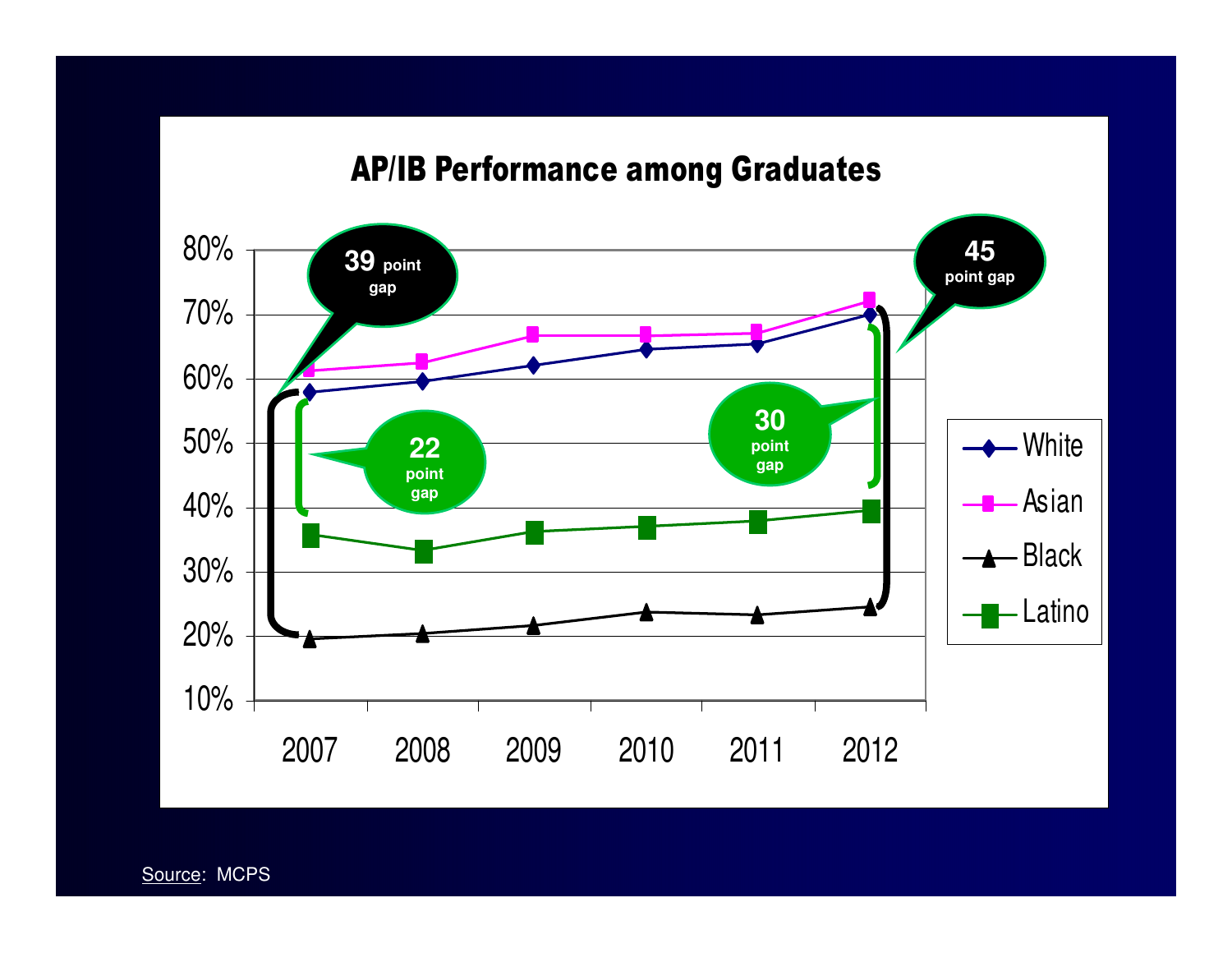# **Additional Project Findings**

- • MCPS' goals for narrowing the gap exceed state and federal goals
- • Challenges in narrowing the gap among above grade level measures suggests that the gap will widen with the Common Core State Standards
- $\bullet$  More research is needed on best practices for accelerating the achievement of low performing subgroups